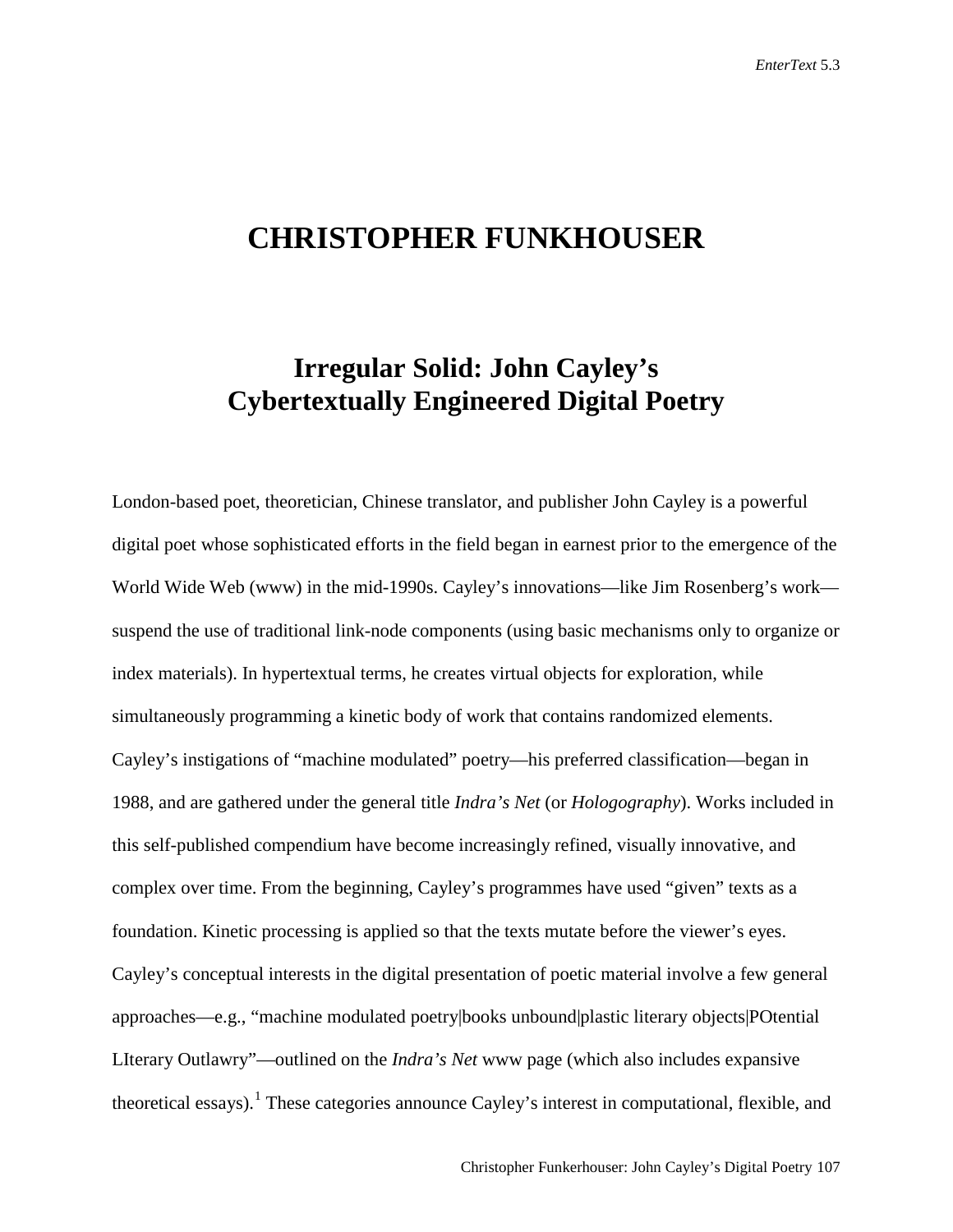equational textuality (note the reference to Oulipo in the POLIOU of "POtential LIterary Outlawry"). Cayley produced seven instalments of *Indra's Net* prior to the emergence of the www, which were initially published on diskette by Cayley's wellSweep Press (some of the stacks are available for download on the www).<sup>[2](#page-25-0)</sup> Since 1996, he has produced roughly the same number of poems, all of which are available via the www. Although each piece contributes to an overall understanding of Cayley's inventive project, and some of the significant motivations of digital poetry in general, it is impossible for me to address each of the titles in detail. In this essay, I introduce his general procedures, briefly discuss early works that establish his complex processes, and then introduce recent works that explore alternative approaches to composition.

Before introducing Cayley's works themselves, I will introduce collocation, a technique that plays a significant role in each title. Cayley's collocation process actively produces content through generative algorithms embedded within the programme that shuffle language using a formula to determine word placement. Describing some of the details of collocational mechanics (i.e., the imposed programmatic constraints) in the introductory section of *Moods & Conjunctions: Indra's Net III* (London: Wellsweep, 1993-94), Cayley writes that the, "transformation can proceed with any word in the given text, which we then may call 'the last word chosen.' Any other word—occurring at any point in the given text—which follows (collocates with) the last word chosen may then follow it and so become in turn the word last chosen."[3](#page-25-1) In some examples of this work, as in *Moods & Conjunctions* (see below), one visual "level" of text appears, forming a stanza drawn word-by-word from the database. Another variation of the process, that has a startling effect, involves two levels of text being presented (illustrated directly below). These methodologies have obvious forebears in the "mesostic" and "diastic" work of John Cage and Jackson Mac Low (with Charles Hartman), as well as in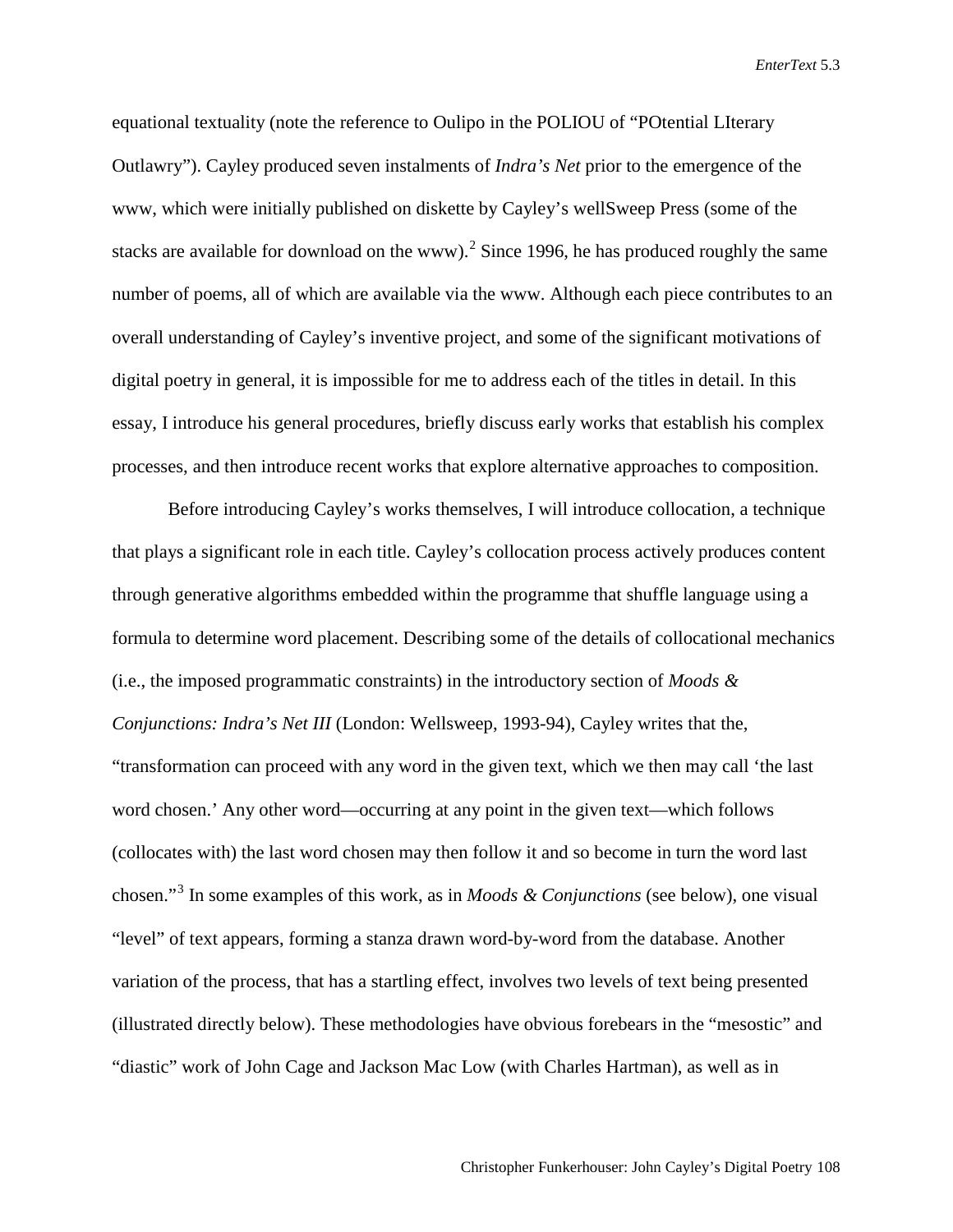Emmett Williams's 1966 "IBM Poem." Cayley's process also recalls visual works that were being done with computers in Fred Truck's "ArtEngine" project from the mid-1980s to the early 1990s.<sup>[4](#page-25-2)</sup> Cayley's approach differs from previous examples, however, in that the texts are not static. For instance, the words presented by the "hologographic transformation" in works contained on the diskette *Golden Lion: Indra's Net IV* (London: Wellsweep, 1994) continually appear and dissolve (in a manner similar to later works of Cayley's that appear on the www) until the reader ends the sequence by clicking on the screen.

"Hologography," an invented concept built on the model of holography, is another metaphor Cayley uses to describe the mechanical output of the work. According to Cayley, a hologogram is "a pattern of language produced when the words of a given text are glossed, paraphrased, etymologized, acrostically or otherwise transformed, and such transformations are allowed to interfere with the given text; a set of rules, a machine or a computer program which defines or displays such a pattern."[5](#page-25-3) Like Hugh Kenner and Joseph O'Rourke's programme TRAVESTY, the work represents an ordered juxtaposition of words within a continuous string of verbal information. In other words, instead of the angle of light impacting on the projections of the work, it is the presence of another text that shapes what the viewer sees. This example from *Golden Lion* illustrates the characteristics of a two-level text described above:

mu**l**tiplying **e**verything c**a**sting e**v**erything **e**xistence in fro**m** on**e** moment **t**o anot**h**er infinitud**e** and **s**o **p**roduces gre**a**ter perfe**c**tion **e**verything is su**b**stance **e**ndlessly mul**t**iplying **w**ith cont**e**nt int**e**gral lio**n** the

Leave me the space between.<sup>[6](#page-25-4)</sup>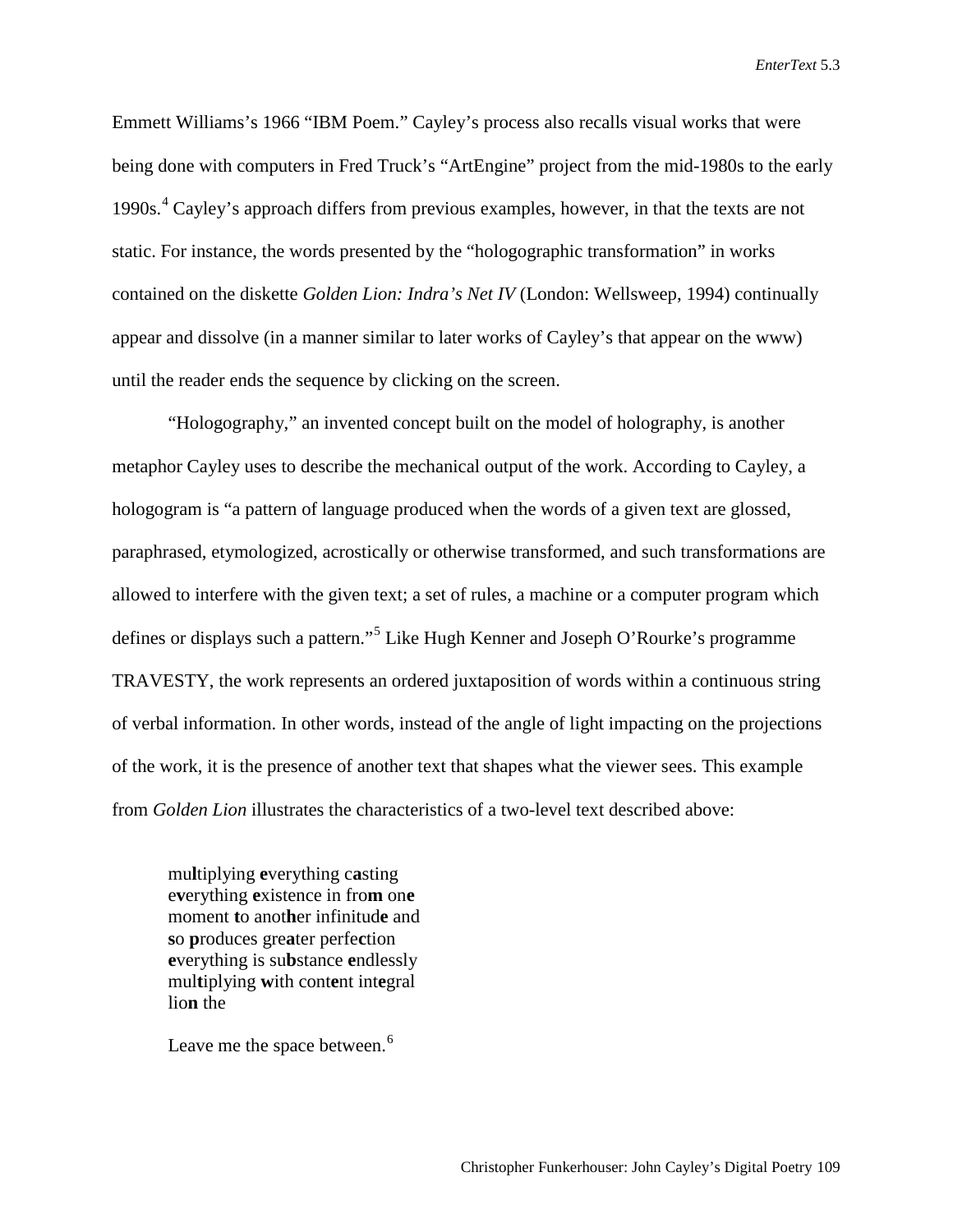In this particular example, the Zen-like message of the lower text, which is a direct quotation from a given text composed by Cayley (a short poem called "Han Shan in Indra's Net"), serves as an affirmative follow-up to the expansive, abstract, chaotic language presented directly above it, which is drawn from a given text written by the Chinese Buddhist monk Fazang (AD 643- 712), translated by Cayley, into which letters of Cayley's line are sequentially embedded in bold typeface. "What you see now," Cayley writes in the introductory section of *Moods & Conjunctions*, is "an irregular solid, a constellation of words in three dimensional space associated and structured by two very different criteria: through their membership of the set of words which composes a particular text, and because they share a particular literary/graphic element."<sup>[7](#page-25-5)</sup>

Cayley's programmes mutate before the viewer's eyes, using "given" texts and kinetic processing. Nine different kinetic variations on a set of themes are presented in *Moods & Conjunctions*. Collocational procedures drawing from three different sets of source materials generate the output. These base texts include the author's own poems and statements in poetic form, which he refers to as "modal elements," previously generated collocational work, and an essay titled "Critical Theory."[8](#page-25-6) Besides indexing the constructions, the opening screen provides useful information, such as links to "Introductory & Explanatory" materials, an index, the "Given Texts," and to instructions on how to use "this book."<sup>[9](#page-25-7)</sup> In the introductory materials, Cayley discusses the constraints he has imposed (such as the collocation described above), the operative metaphors of hologography and the *Indra's Net* project, and other details of the work; several possible variations of hologograms, that have ornate titles like "the SINGLE-SENTENCE OR TWENTY-SIX-WORD-STORY ABCEDARIAN OR HEAD-ACROSTIC," are described in detail.<sup>[10](#page-25-8)</sup> Cayley provides instructions informing the viewer how to change the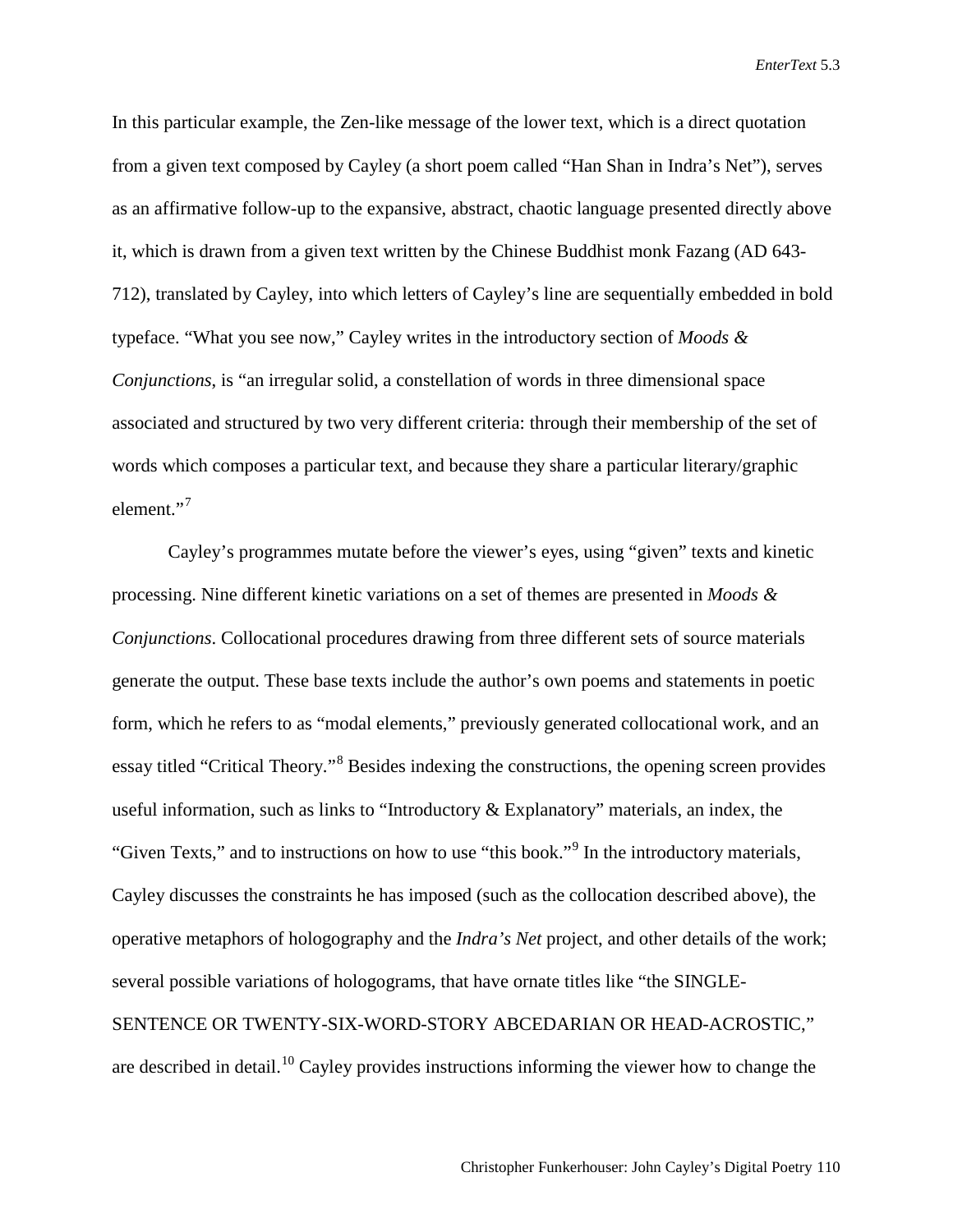course of the reading (by clicking on words), and how to alter the ways in which texts are generated. This latter feature involves a clever and crucial mechanism contrived by Cayley that most importantly gives some input on the manifestation of text to the viewer. As the text is being generated, the position of the mouse determines the likelihood of a collocational jump occurring in the text. Placing the mouse to the left increases the possibility of a jump for the viewer, and at the far right no jumps are enabled and the given texts are presented in their original formation; a range of degrees of intervention is possible. As with many of his works, Cayley balances random elements, programmatic constraints, and interactivity—a combination that proves to be quite forceful and also serves to embody philosophical characteristics outlined centuries ago in Fazang's influential text (e.g., "everything is contingent / Nothing has existence in itself.")<sup>[11](#page-25-9)</sup>

The title piece of *Moods & Conjunctions* operates as described above: base texts are recombined to generate an incessant series of stanzaic texts that are themselves somewhat fragmented but programmed so that speculative—if not plausibly introspective—values emerge in a series of six-line poems with varying line lengths and syntax. In these two samples, I requested a medium degree of collocation:

if I use or rather we avoid language as if I could why don't we all

of our bodies particular shapes of my own another's sculpted corporality or to your own and. $12$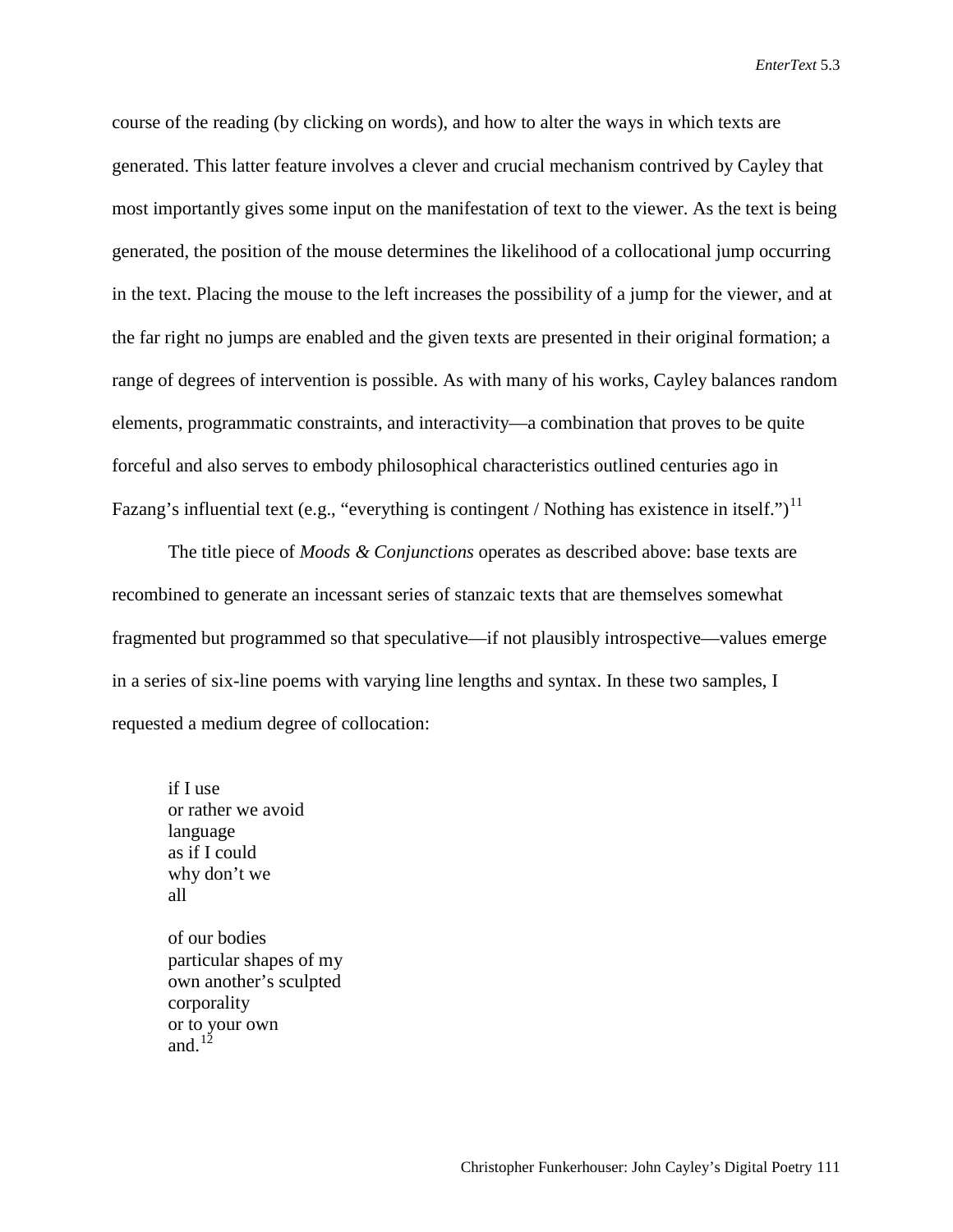The expressions that result, drawn from given texts on language and sex, address communicative difficulties in physical and sensual relationships. Issues involving a person's ultimate detachment from others, the potential for language to be ineffective, and the difference between reading about, or being with, someone else's body become acutely pronounced in these cyborgian utterances.

As previously demonstrated by Kenner and O'Rourke, the structures and themes that emerge reflect those of the input text. In *Moods & Conjunctions* (as well as other programmes), fragments are merged into an alternative dialogue unveiled by the programme. To give an example of how the given texts are processed, the first stanza combines passages taken from the given texts titled "Modal Element 1—sex" ("To the language we use / Or rather we avoid language / As if articulation were inappropriate") with "Modal element 2" texts composed of fragmentary clauses and phrases written by Cayley (e.g., "if only I could because you have if I could why don't we") and "Modal element 3—language."<sup>[13](#page-25-11)</sup> The second stanza above essentially condenses the first several lines of the given text "Modal Element 1:"

What finally we seem to know And know intimately When making love Are the shapes of our bodies Particular shapes of my own and my partner's body Curves of flesh and bone Which we come to know intimately Which seem to be perfectly suited Both to your own Another's sculpted corporality And to mine

However, the new text significantly alters the meaning and sense of the given text by replacing "and to mine" with "or to your own."<sup>[14](#page-25-12)</sup> Short phrases are combined in collocational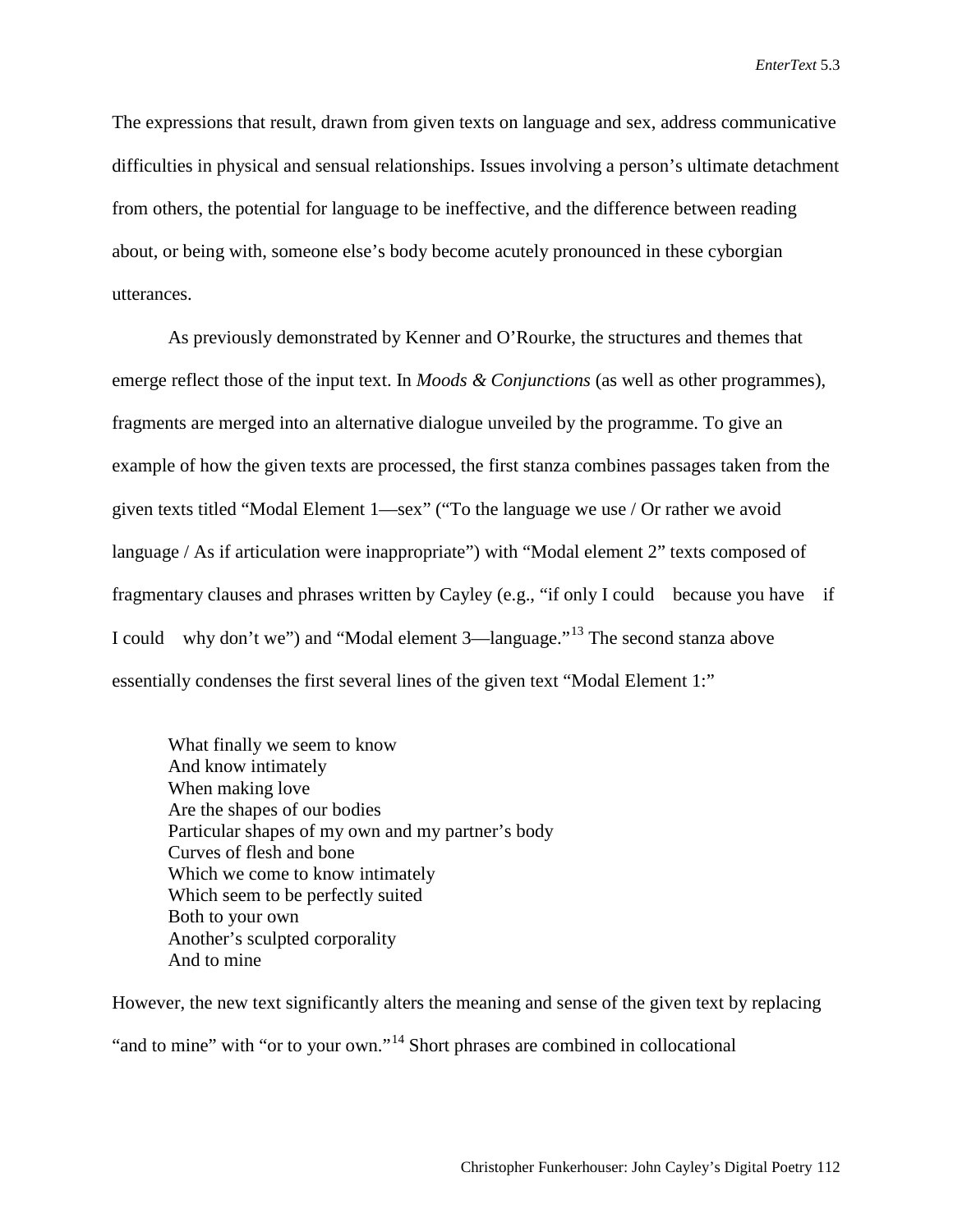arrangements (as in the previous example) to make nonsensical texts with a medium degree of collocation. In this example, the "Modal element 2" given text (quoted above) is predominant:

we will much as you used to may I could because you have because we how

could we couldn't we when can we while we how I could why don't we shouldn't.<sup>[15](#page-25-13)</sup>

Essentially, the output re-presents the given text(s), endowing them with a programmed yet variable discourse—if not intercourse—between themselves that is directly conducted by the viewer. Because the given text is presented as multiple fragments, it is not a surprise that the output text is wildly disconnected. A re-connection of language occurs in the shuffling of words, which almost communicate something in the compilation of lines, but are not able to make a complete articulation before a new line, or form, of thought is presented. The other segments of this section of *Moods & Conjunctions* perform in a similar way. "Modal element 3" draws from a sixteen-line given text on language. The lines of the given text:

The hearing the appreciation of writing Why it so often seems to you To fail That I have failed And to me that you Have got it wrong Because we would have been So embarrassed so ashamed If we had tried to express that content In this form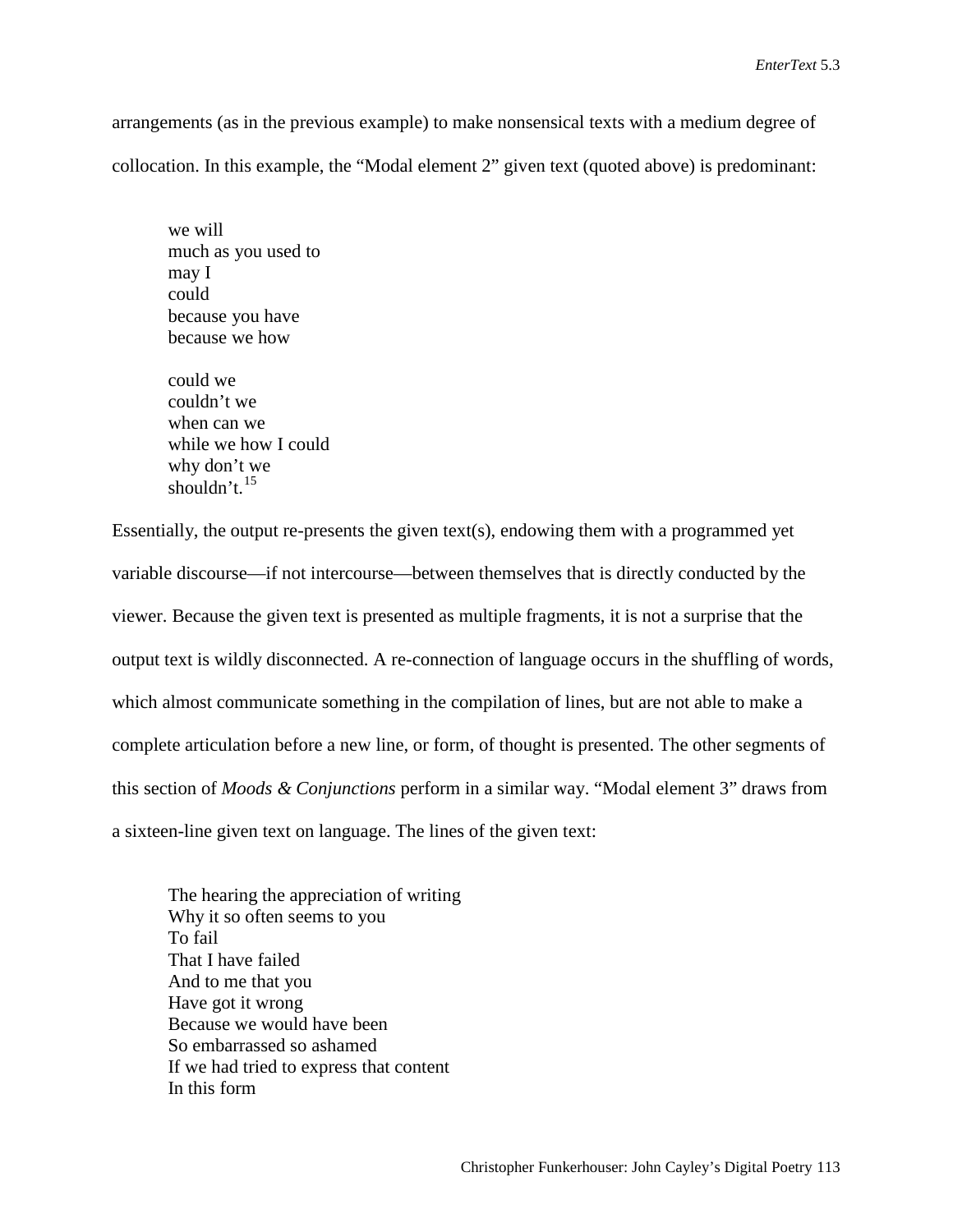are transformed into:

fail that content in this form the hearing the hearing the appreciation of writing why it so often seems to you to fail that I have failed and to me that you

have got it wrong because we have all made the words I use and to me

that I have failed and because this is an experience which we had tried to me.<sup>[16](#page-25-14)</sup>

The two other sections that present a single plane of collocational text, "Critical Theory" and "the sentence re-read" (which comes from an unknown source, and is an experiment that does not invite user input via the mouse) also operate in the same manner. "Critical Theory" draws from forty-six lines that address qualities of contemporary artifice to arrange new statements. In this example I requested a medium amount of collocation:

rusting scrap obscure photographs torn printed extracts all juxtaposed with dim minimal abstraction they are tortuously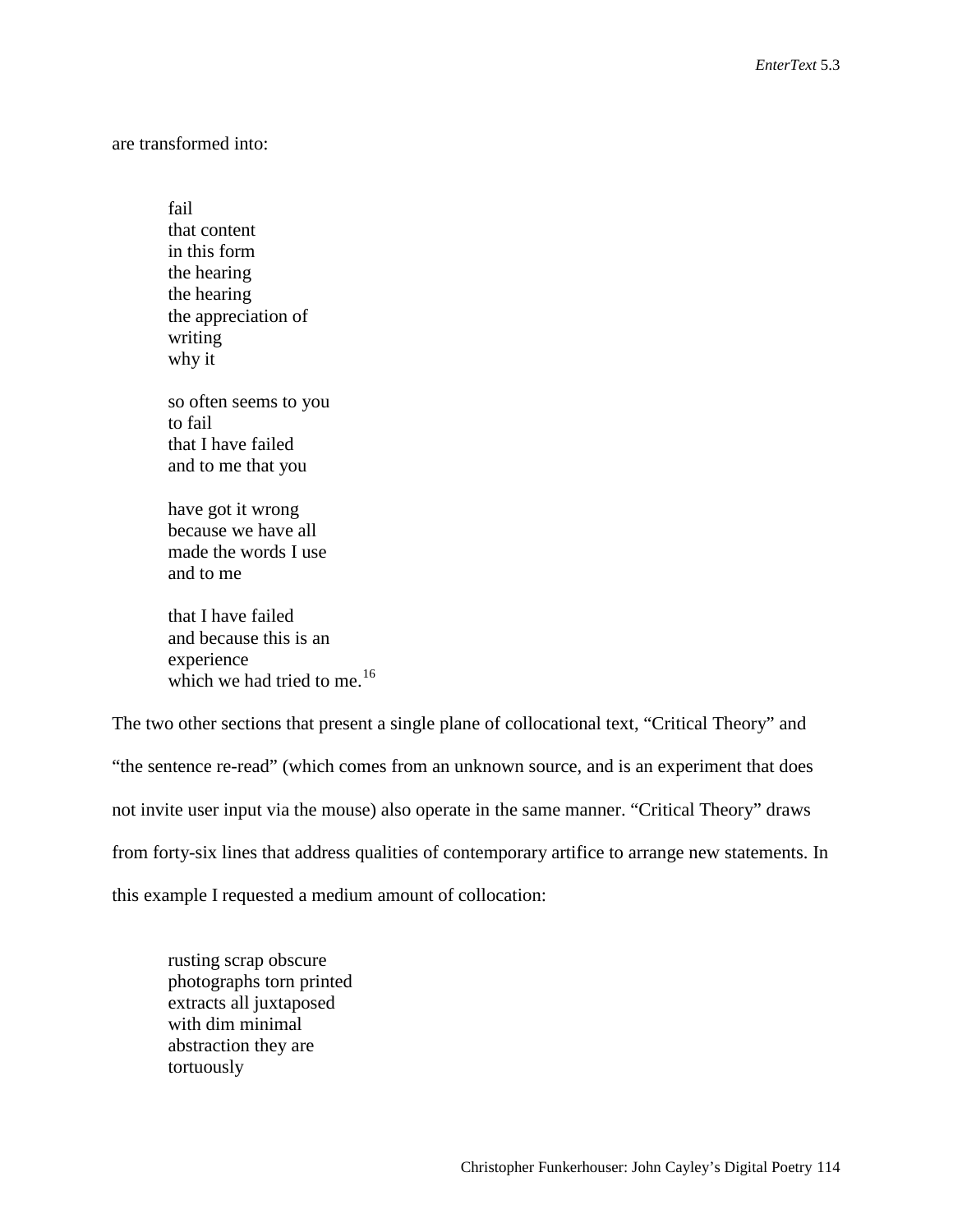arranged or even the midst of the wall bound frame there is a temptation to make

the critique itself an object like the work considered an inadequacy an inability to stand on

an essential seductive quality no matter how troubling their configurations of these simple objects all too

easy…. [17](#page-25-15)

In reading Cayley's variable, various texts, a viewer may migrate between the non-linear and linear at his or her own discretion. Alternating back and forth between the two, balancing sense and (what is close to) nonsense is perhaps the most effective way to use the programme, as it modulates the surprising utterances with ordinary articulations asserted by the core text. The sense of surprise—not knowing what formations of language the programme is going to issue next—is one of the great strengths of this work. While all of the words are simple, they are able to reflect and portray a range of meanings in their perpetually shifting context. Cayley's programmes present an entirely different sensibility of text altogether. While embracing deconstructive ideas, like Jacques Derrida's concept of "undecideability" (which suggests that any stable meaning that an author might seek to impose on a text can be betrayed), Cayley's works clearly reflect a Buddhist approach that is not self-centred but is ready and open to anything. Unlike the simpler, slotted configurations used in many text generators, the appearance of words and phrases programmed by Cayley—though sometimes quite close to the original—is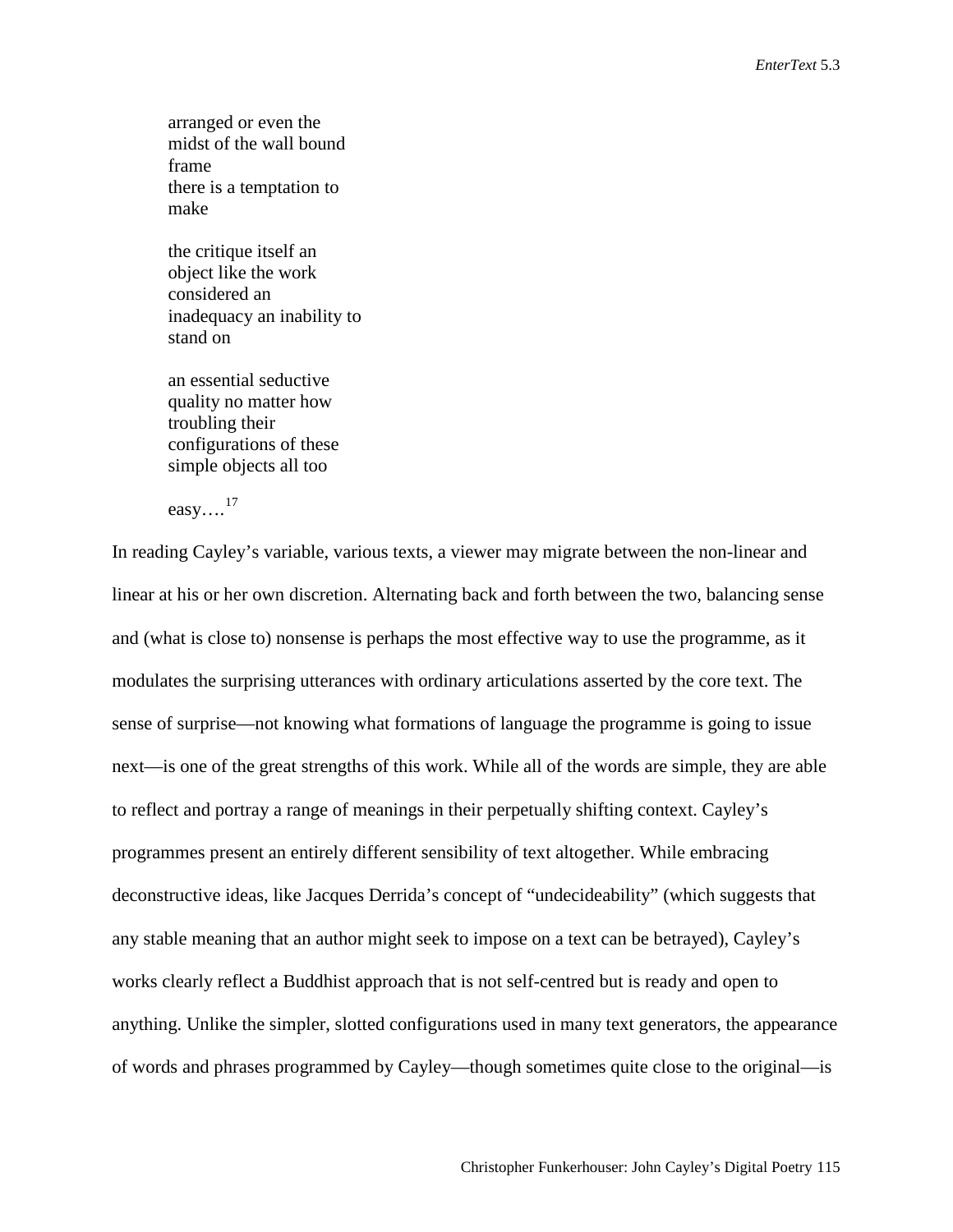extremely variable and does not follow a pre-set pathway on each activation. Basic words, in their reconfiguration, have the ability to present unexpected and complementary additions as they arise in the perpetuation of language, as they do above.

The four presentations in *Moods & Conjunctions* that feature two visual planes all appear in a similar manner, with a single word first appearing at the bottom of the screen, followed by a stanzaic text which uses the letters of the initial word (in order, one letter per word) to arrange its vocabulary (randomly drawing words that begin with the appropriate letter from the given texts). These pieces do not permit the viewer to adjust the degree of collocation by moving the mouse, although the viewer can make jumps at any point in the narrative by stopping it and clicking on one of the words, which then becomes the root word providing the skeletal structure for the subsequently generated passage. Though the texts are less participatory, they are engaging in their application of procedure, which as described above produce a type of perpetually shifting dual narrative. Occasionally, an abstract line-drawing is inserted that appears as if it has been scratched onto the screen. These highly performative texts challenge the viewer to establish a method of reading the effusive output. Texts already intertwined by virtue of their alphabetic structure, containing more than a technical association, emerge. In the sample below, single words that appear at the bottom can be read as a type of meta-text that encapsulates the passages that the programme is producing, and also become a part of the running narrative:

## Approac**h** forg**e**t unde**r**lying d**e**eper

here

realization**s u**nderlying app**r**oach **e**xpress sma**l**l underl**y**ing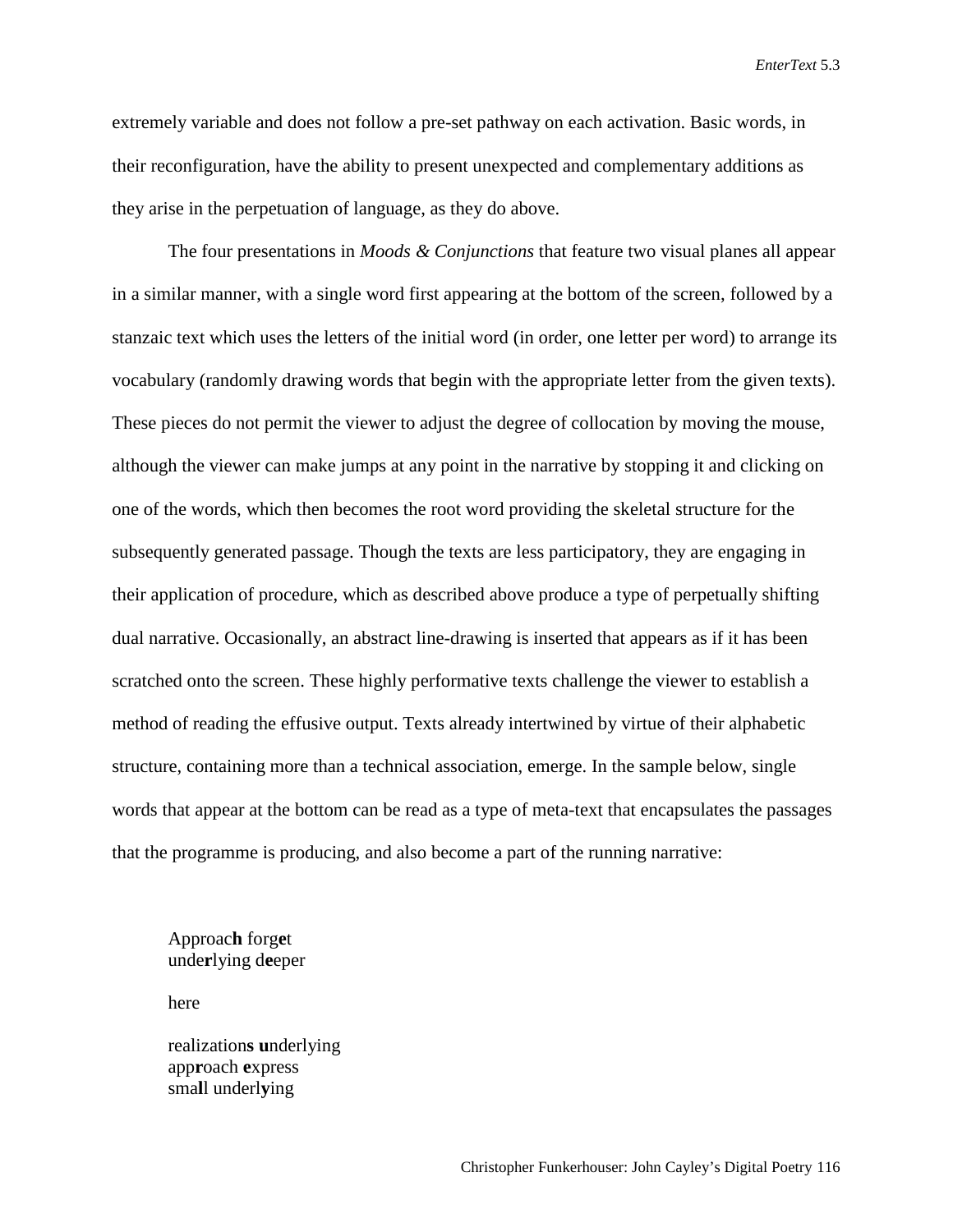```
surely
```
v**i**sions intimacie**s**

is

re**a**lizations

a

**r**esolve dr**e**ams re**f**ashion br**i**lliancies u**n**derlying r**e**solve inti**m**acies dr**e**ams co**n**scious forge**t**

refinement

realizati**o**ns **f**orget

of

bri**l**liancies **a**pproach refashio**n** nothin**g u**nique w**a**king underlyin**g e**verything

language

refash**i**on **f**orget

if

**w**hich **e**verything

we

brillia**n**cies uniqu**e v**isions und**e**rlying d**r**eams

never

**w**aking d**r**eams wak**i**ng realiza**t**ions dr**e**ams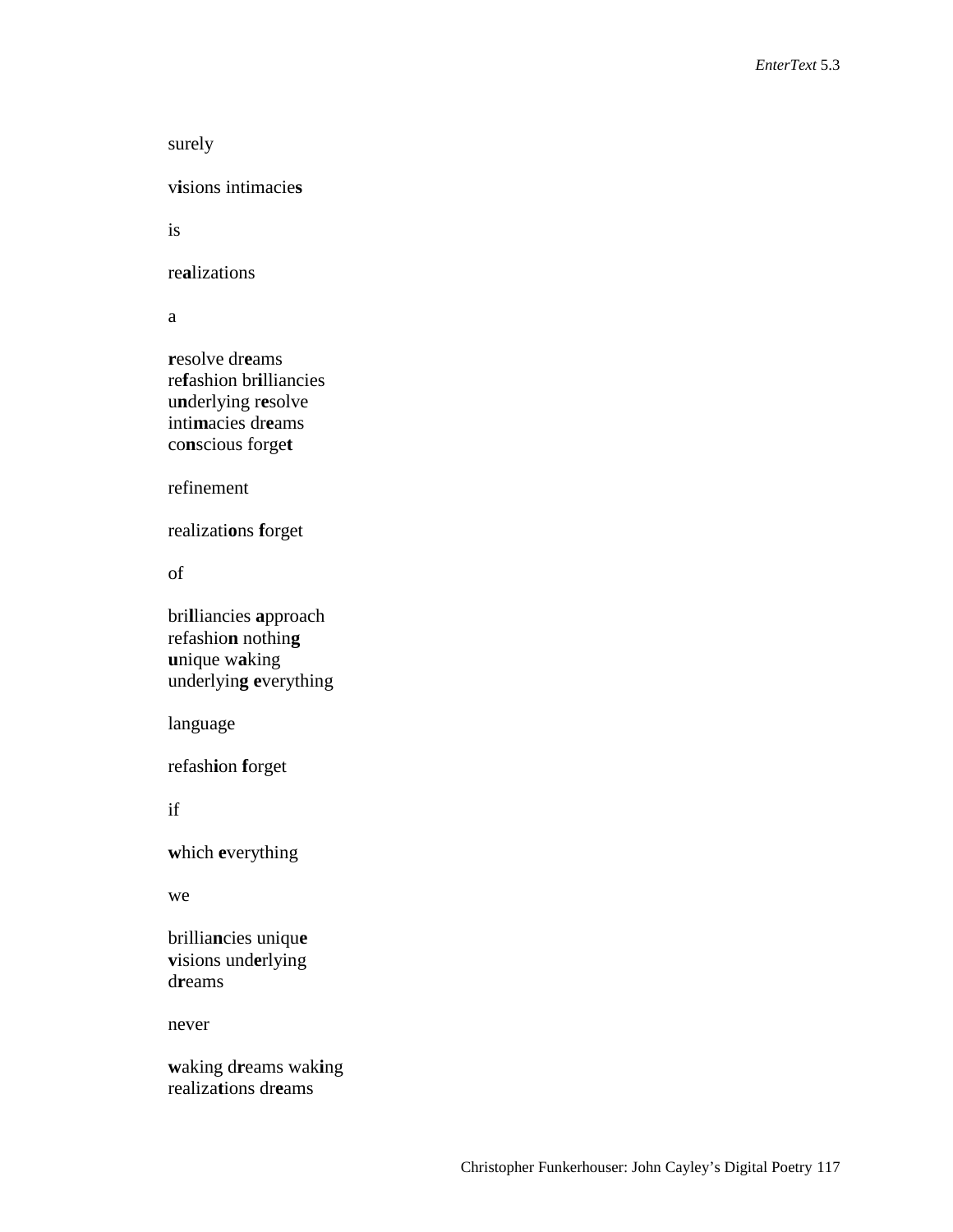### write

tr**a**ces e**n**joy ever**y**thing silen**t** approac**h** br**i**lliancies waki**n**g nothin**g**

anything.<sup>[18](#page-25-16)</sup>

The single words that appear first, at the bottom of the screen, are drawn sequentially from one of the given texts; they appear both to precede (by coming into view first) and follow (remaining at the bottom after the collocation has transpired), a condition that highlights their dual role in the formation of expression. Successive screens can be read either as individual units of poetry or as a serial text. Themes of the given text are presented in condensed, abstract, and oblique form as the collocations transform the language into a kinetic doppelganger of its original formulation. The dualistic works presented in *Moods & Conjunctions* explore themes established by the given texts on sex and language, subjecting these already challenging negotiations to further stricture and constraint via programming. Through a non-linear narrative that re-presents Eastern philosophical views to challenge idealized interpersonal rapport, the reader is reminded of complex human issues. While it may appear that the viewer is getting a diluted version of the original texts, the themes are, in fact, enlivened and extended, always changing (even as they revolve around the same axis) and represented anew. The random insertion of graphical images into the collocations at unpredictable moments also serves to impart alternative, unexpected information as well. In the introductory materials, Cayley acknowledges that the hologographic process is, "unlikely to produce anything like natural English."[19](#page-25-17) His statement is correct, although the abstract expressions produced sometimes compare syntactically with Dada and other experimental forms such as Language Poetry, the deviations of which from traditional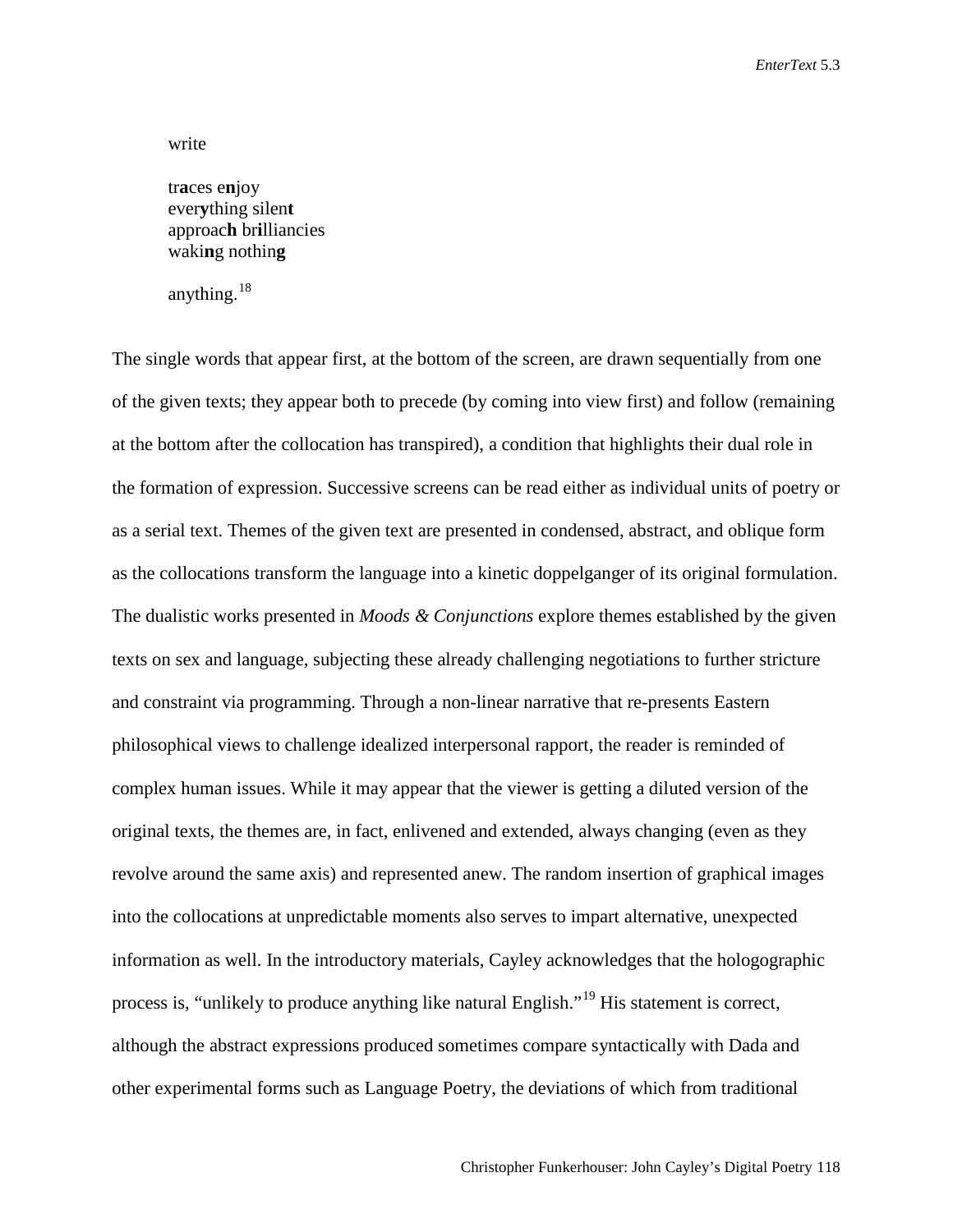modes of language serve to provide a reasonable poetic context for the work. Cayley most directly asserts his perspective on the importance of innovative forms of expression by inserting a quotation from Ezra Pound's "Canto XCVI" as the epigraph to "Critical Theory:" "If we never write anything save what is already understood, the field of understanding will never be extended. One demands the right, now and again, to write for a few people with special interests and whose curiosity reaches into greater detail. $^{20}$  $^{20}$  $^{20}$ 

Later titles by Cayley, *Leaving The City: Indra's Net V* (1995), *Golden Lion*, and *Book Unbound* (1995) employ similar collocational techniques and produce results similar to those found in *Moods & Conjunctions*, with slight differences. All of Cayley's titles through the mid-1990s utilize similar methods, processing given texts into a synthesized expression that effectively blends them into one verbal unit.Each project involves identifying individual documents that are of a kind with each other and then combining them together—via the calculations of a computer programme—into a new text.

When the given texts are much longer, as is the case in *Leaving the City* (in comparison to those in *Moods & Conjunctions*), the impact is significant. With a larger and more complex word base, the syntax is less fluid. Another effect of the larger pool of words from which the programme has to choose cannot be captured in a static representation of the text: onscreen pauses occur as the programme skims through the given texts to locate a word of appropriate structure to follow the word that has already appeared. These occasional pauses, which last no more than a few seconds, add dramatic effect for the viewer, who has no way of predicting the length or content of a line or stanza.

*Golden Lion* is a crucial text towards understanding Cayley's project because it uses as its base-text Fazang's prose work that refers to "Indra's Net," which inspired the name for Cayley's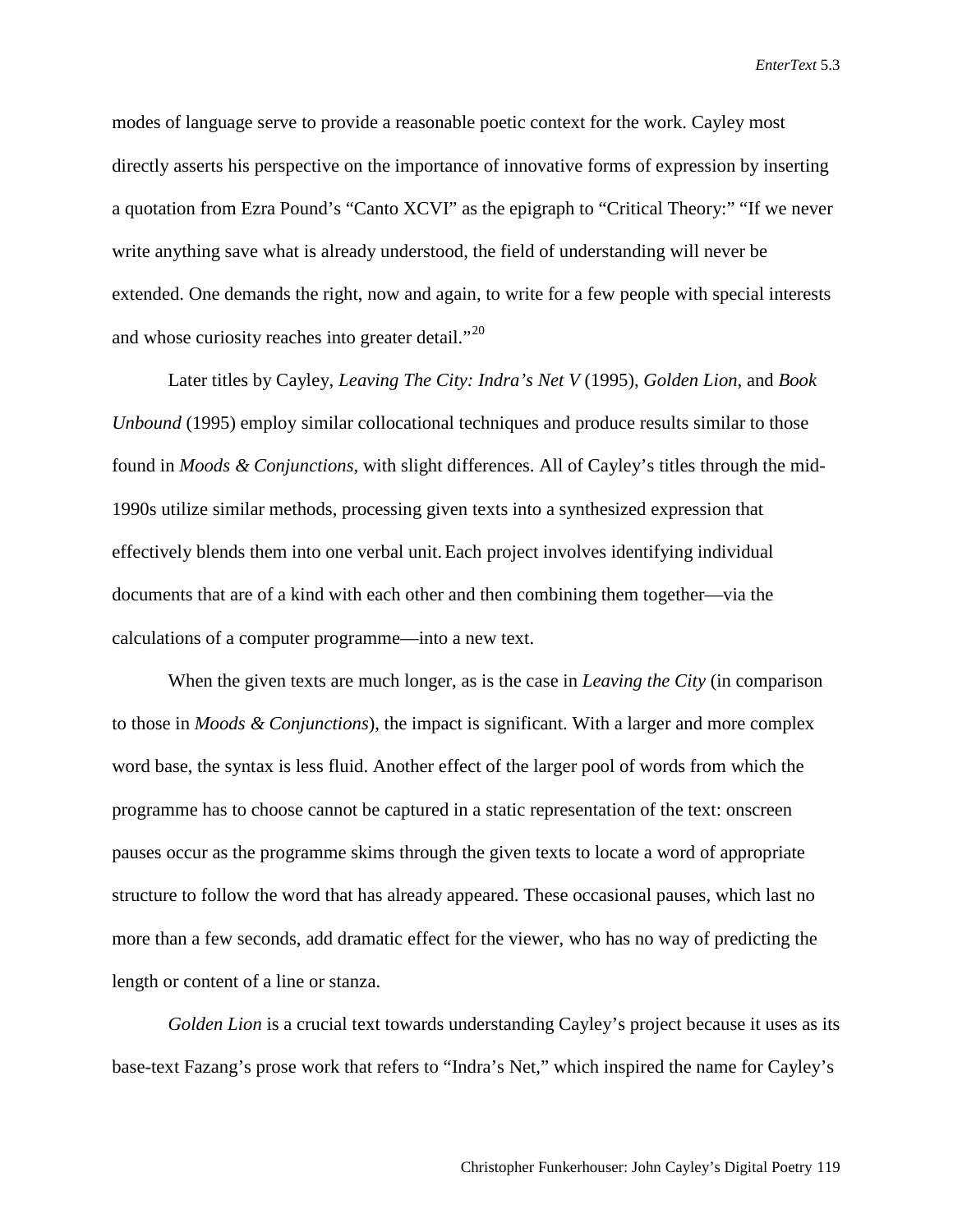ongoing presentations. Fazang's image of a lion becomes a metaphor for Cayley's expressive intentions:

the lion is the whole each sensible organ of the lion is a separate part which shares the content of the whole complementary but separate combining to make the lion distinct and integral. $^{21}$  $^{21}$  $^{21}$ 

Cayley describes *Golden Lion* as a "demonstration of interpenetration and mutual identification" between his poem and Fazang's essay, a description which can be applied to the associations and relationships he builds in all his works. [22](#page-25-20) Further, the hologogrammatic transformation in *Golden Lion* contains more than five hundred words, and short phrases are used instead of single words as the alphabetic skeleton of the passages; thus the syntax is more fractured than in previous programmes. The asyntactic jumps are challenging but can be managed by a viewer who does not rely on punctuation or line-breaks.

It is tempting to read the messages transmitted in Cayley's poems as a type of commentary on themselves. Because of the acknowledgement of the influence of Fazang's essay, what emerges from the collocation conveys not only a statement by one text regarding another, but also relates to the *Indra's Net* project as a whole. In *Book Unbound*, the language addresses the relationship between books and burgeoning forms of electronic writing and the rise of the internet (which was blooming into the worldwideweb at this time), and their association with human forms in culture. In some ways, *Book Unbound* is the most enigmatic of Cayley's works yet, as the given text (a piece of prose by the author) is hidden. However, *Book Unbound* enables viewers to influence directly the dynamics of the work using an approach that varies from the methods in earlier works. The reader is invited to select a phrase from the generated text by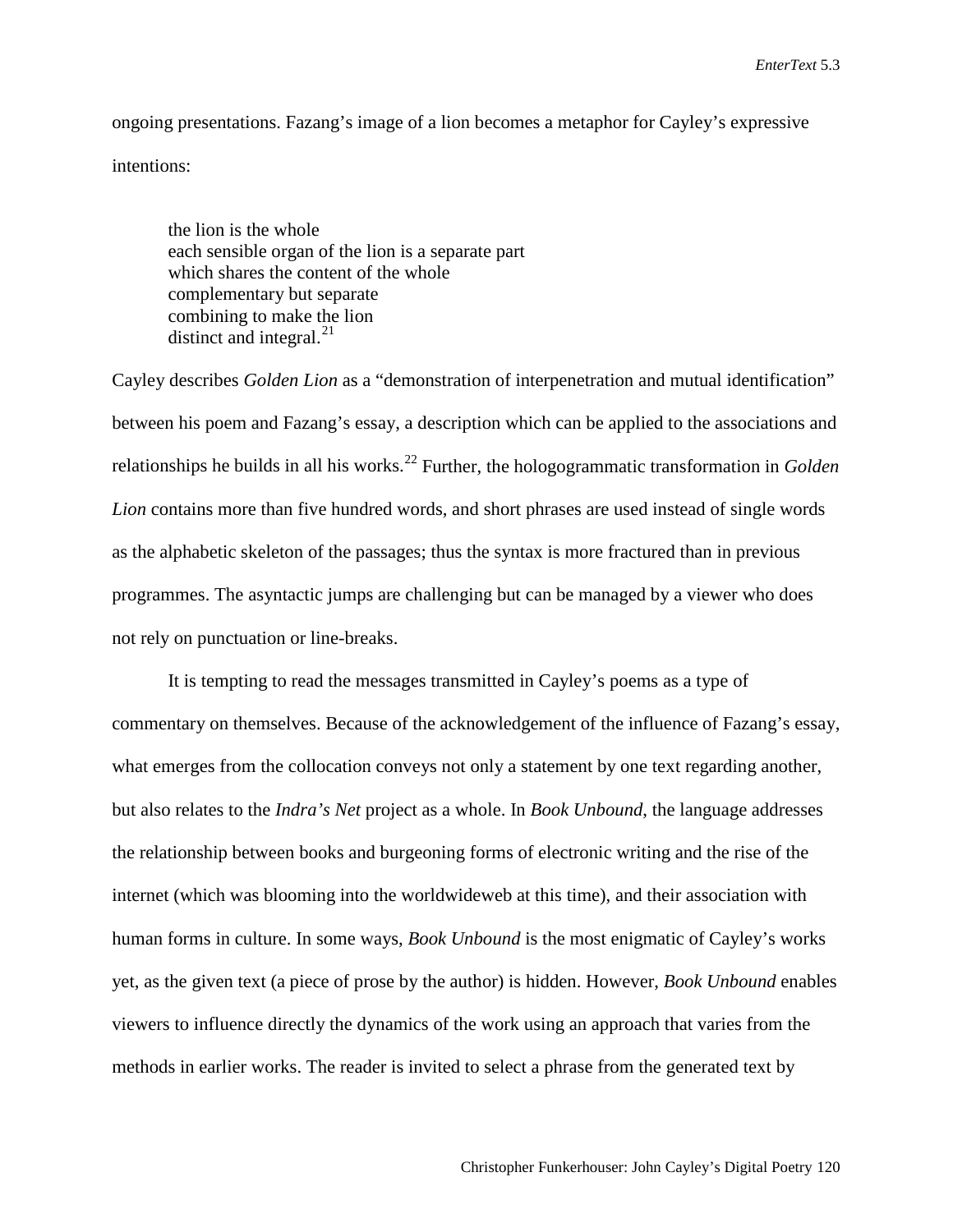clicking on the first and the last words of a string of language. The textual selections made by the viewer are then stored in a file called "Leaf," which can be accessed, edited, and used to enter new information into the poem. As a result of this process, Cayley explains, "readers can alter the work itself (irreversibly), collecting generated lines or phrases for themselves and adding them to the hidden given text so that eventually their selections come to dominate the generative process. The reader's copy may then reach a state of chaotic stability, strangely attracted to one particular modulated reading of its original seed text."<sup>[23](#page-25-21)</sup> Whether or not the viewer opts to participate in the text, discernible patterns do not present themselves on either the level of the line or of the passages individually or as a whole, even though words are frequently repeated.

Unlike the generic interfaces Cayley works with in other titles, *The Speaking Clock: Indra's Net VII* (1995) has a more visually complex scheme and uses the time of day (as well as the month) on the computer's clock to arrange the language in motion at the centre of the screen. In order to achieve this effect, Cayley devises a system that establishes a correlation between the numbers one to ten and the most common letters in his 365-word given text. The given text is broken into four sections of about ninety words each that, according to the author's notes, represent "seasonal" quarters of the year; it appears around the circumference of the clock at the edges of the screen. Each of the sections is further broken into three segments (separated by Roman numerals), which are read across the screen (i.e., on both sides of the active "clock" mechanism). The writing is inventive, discursive, without punctuation, and often has a serious tone; most of the segments directly mention time or clocks, as in this sample: "**I** each shaped breath tells real time is concealed / beneath the cyclical behaviour of clock and time / piece lost warmth true cold spelt out / and no breath like this last / even as."<sup>[24](#page-25-22)</sup> Sections of the poem often refer to these subjects indirectly, by referring to cycles and the passage of life, as in the ninth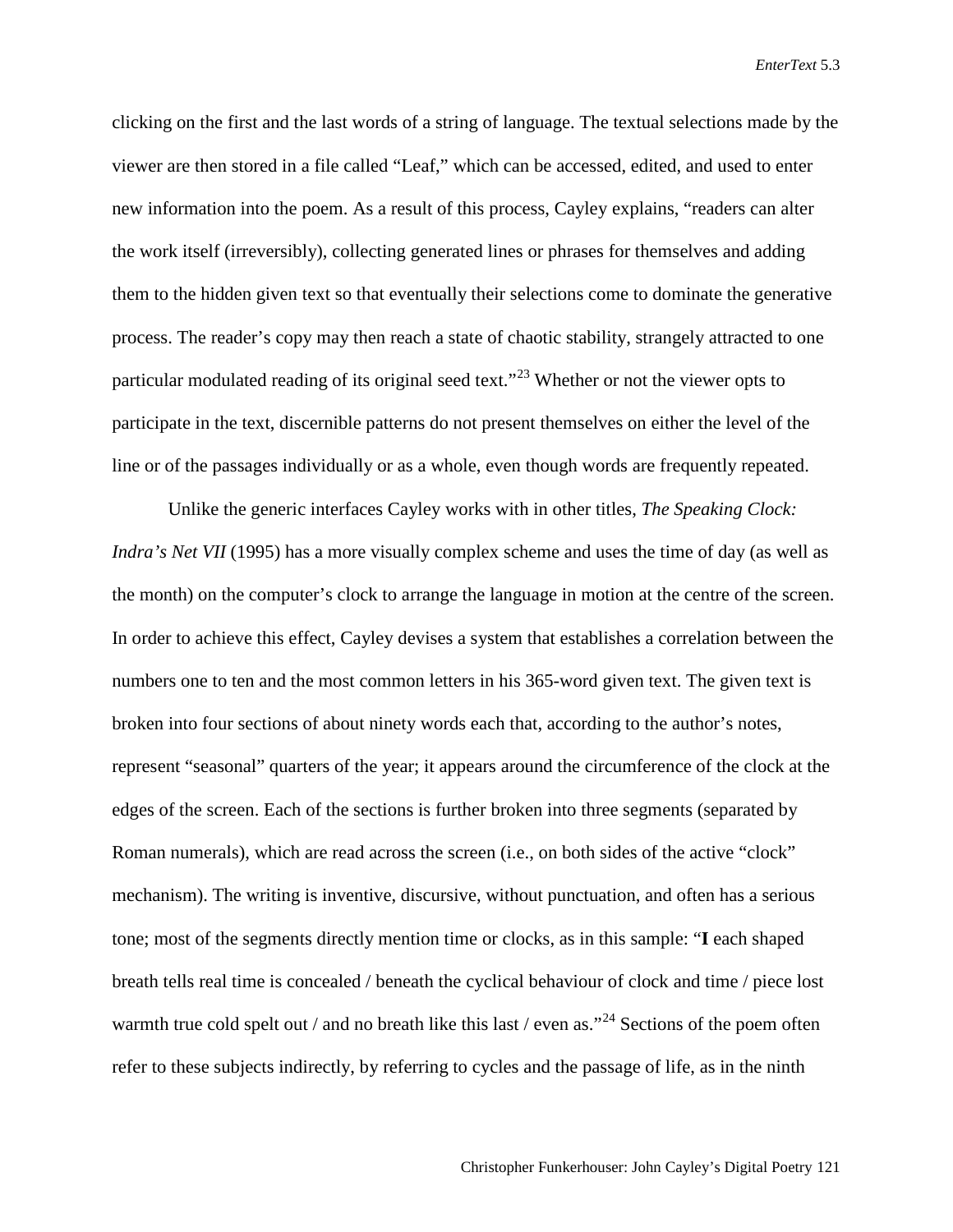segment ("July-September" screen), "**IX** would she / become more conscious of mortality if she were denied / the sense that she constantly returns / to a previous state of existence / with the same name in the cycle;" this particular section uses the concept of "entropy" as a symbol that indicates a passing of time.<sup>[25](#page-25-23)</sup> It is possible to read the given texts vertically, though the viewers who do so will encounter an increased level of fragmentation. For example, the previously mentioned section, read vertically, becomes: "**IX** would she / conscious / if she were denied / she constantly returns / of existence / in the cycle."[26](#page-25-24) In some respects, this text actually resembles some of the output from Cayley's earlier programmes; viewers who are tolerant of such abstraction will find many ways to approach reading *The Speaking Clock*.

The programme selects words from these texts that contain the letter that corresponds with the momentary time and date; the word is placed in sequence in the area in the middle of the "clock," with the signifying letter emboldened. The following arrangement is used: the first of four lines shows the month, the second signifies the date; the current time can be told by interpreting the two lower lines, which show the hour and minute. If a zero is needed, a word without a bold letter is inserted. Emboldening the letters on the clock figure itself represents the seconds of a minute, so that every five seconds a different letter around the circular display is highlighted. At the centre, the words do not change at once (i.e., one word does not instantly replace another word); instead, the letters that comprise the words are perpetually transformed letter-by-letter as time passes, until the new word appears. The following illustration (fig. 1) shows an example of text generated from springtime (month IV on the calendar).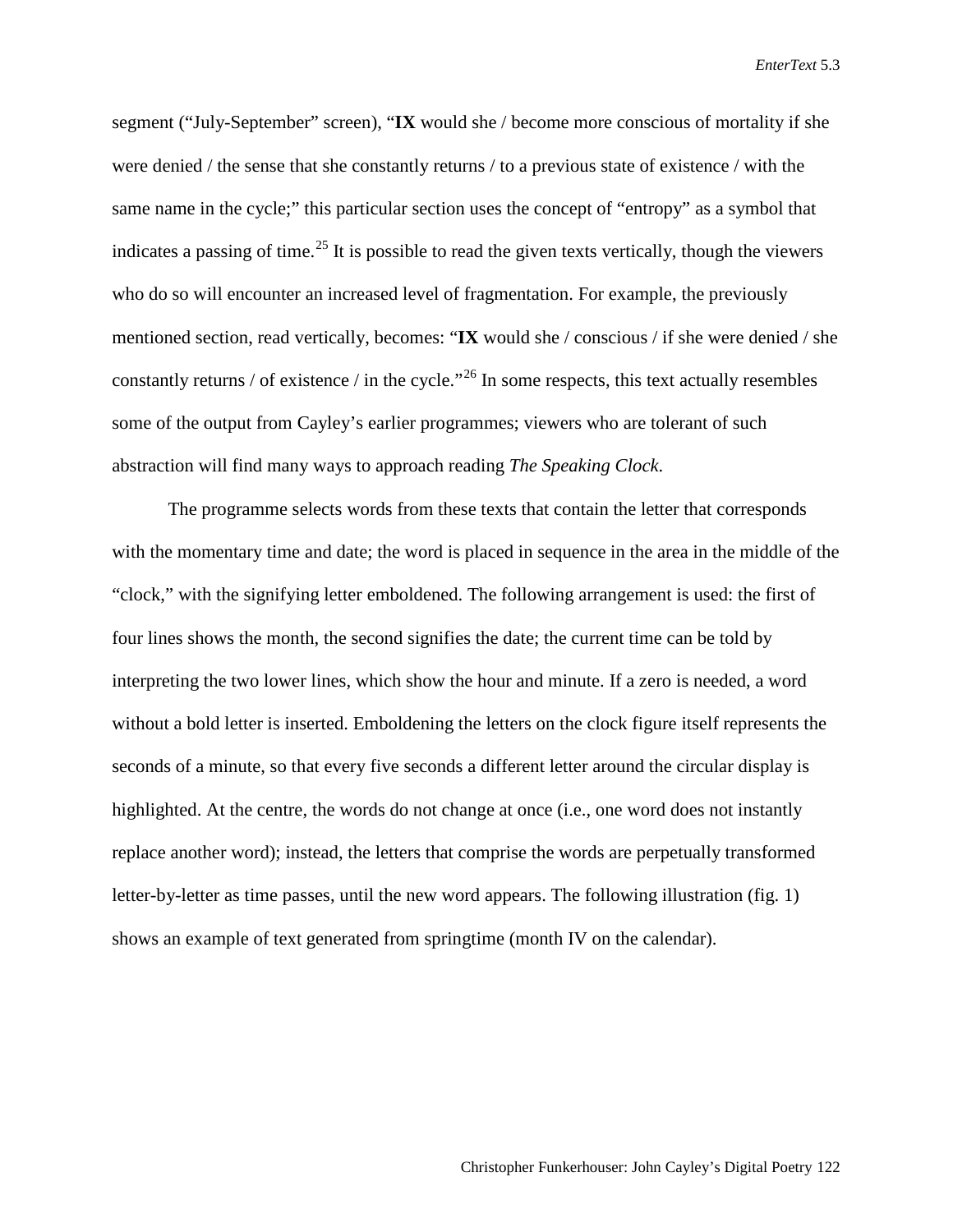|                               | $\mathbf W$ each moment appears to be given a unique name |                        |
|-------------------------------|-----------------------------------------------------------|------------------------|
| the city ran on local         | ЕT                                                        | not mean time          |
| town hall clock<br><b>EE</b>  | E.                                                        | with a second          |
| minute hand ahead             |                                                           | east of its capital    |
| <b>V</b> what if $E_{\cdots}$ |                                                           | 1 every clock          |
| was like                      | left for <b>e</b> ver                                     | the speaking clock     |
| she'd never                   | the wind                                                  | known                  |
| this season here $_R$         |                                                           | $_{A}$ wild flower     |
| briefly                       | flows <b>s</b> till                                       | painted trillium       |
| high bush                     | wh <b>a</b> t until                                       | cranberry              |
| each bird                     |                                                           | each animal<br>N       |
| indignant                     |                                                           | at this presence       |
| <b>VI</b> day lengthens       |                                                           | under sun              |
| s<br>if it was impossible     | I                                                         | to apply a single name |
| from a finite set             | o                                                         | to a moment            |
| which seems to recur          | in an acknowledged                                        | cycle of time          |

### **Fig. 1. John Cayley. Screen shot from "The Speaking Clock." Diskette.**

The outer rim of text is also a text, thus there are two layers of language to absorb; one is static, the other is kinetic. The most difficult thing for an uninitiated viewer, who has not been given instructions, would be establishing the relationship between the bold letters and the representation of time. This of course is ultimately not very important, as it is unlikely that anyone will use the poem to tell time. Instead, the viewer absorbs continuously generated output made using "quasi-aleatory" procedures.<sup>[27](#page-25-25)</sup> Cayley, according to a 1996 email, explains that his motivation for creating the piece arose from two questions, which are contained in *The Speaking Clock* as part of the given texts: "What if it was impossible to apply a single name from a finite set to a moment which seems to recur in an acknowledged cycle of time? What if it was impossible to apply the word 'dawn' to more than one single instant at the beginning of some one particular day?"[28](#page-25-26)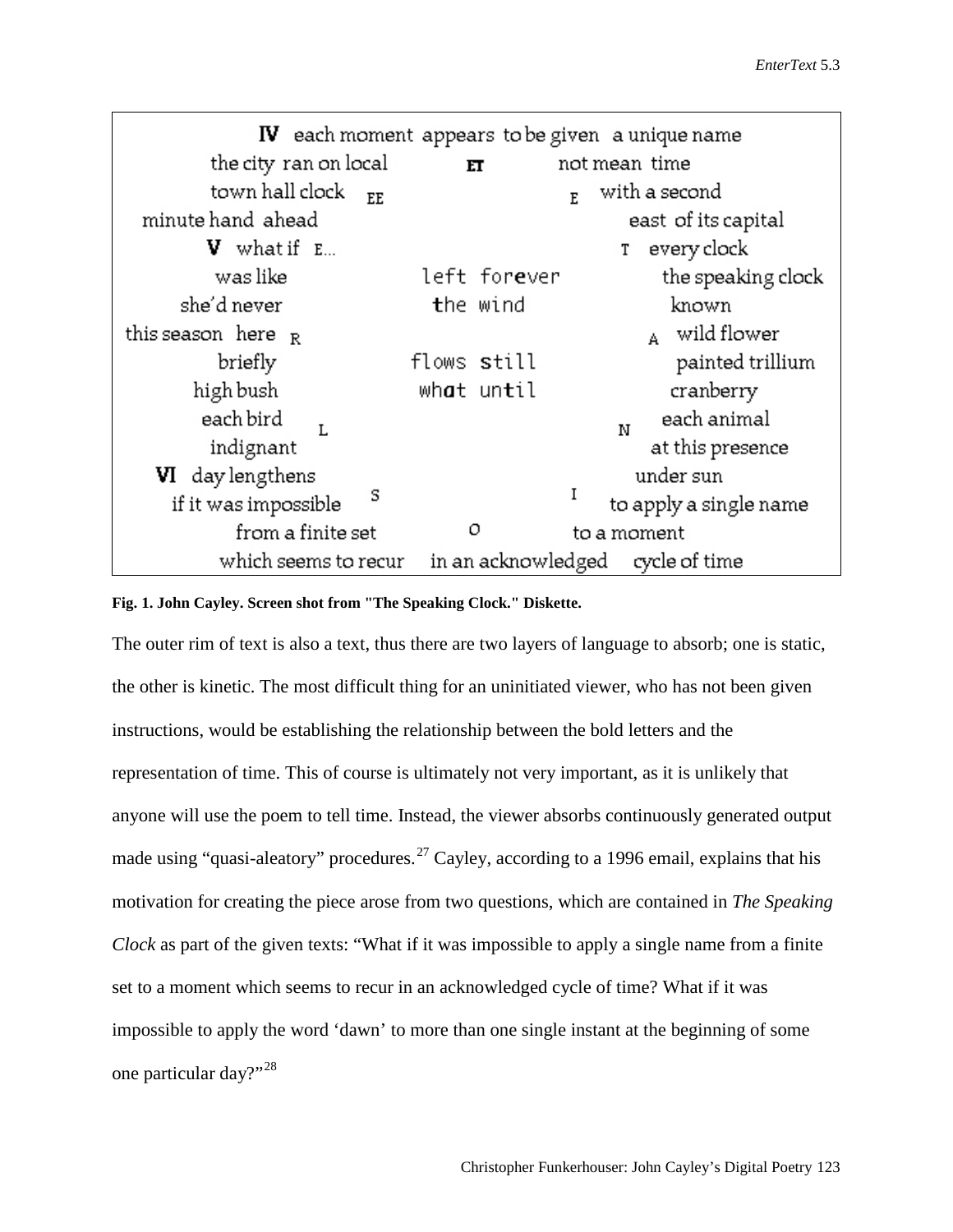Cayley's most recent works are remarkably advanced in comparison with his previous titles, as he now also inscribes a type of "live" transformation and transfiguration of text on the screen, sometimes in addition to hologographic effects, thus combining the visual and generative possibilities for poetic expression (both of which are viewer-controlled). Though Cayley has not yet reached the point at which his online poems enable viewers to enter verbal or visual content (which would be tremendously difficult given the complexity of programming and media he uses), he has steadily produced prolific cybertextual works in which viewers control what happens on the screen. In his online "text movie" *Windsound*, which won a \$10,000 award from the Electronic Literature Organization upon its launch in 2001, Cayley cinematographically advances his HyperCard works of the 1990s (a process that began with his 1996 piece *Oisleánd*).<sup>[29](#page-25-27)</sup> In this poem, which is based on his own writings along with his translation of a Sung-period lyric, "Cadence: Like a Dream" by Qin Guan (1049-1100), Cayley removes the viewer's control of the output on the screen (though in later pieces, as described below, he also develops navigable movies that include "transitional phases which are generated 'on the fly'").<sup>[30](#page-25-28)</sup> Visual and poetic values transpire on the screen during the "transliteral morphs (textual morphing based on letter replacements)" that are illuminated in a sequence of alphabetic shifts that occur between nodal texts while the program is running, as represented in fig.  $2.^{31}$  $2.^{31}$  $2.^{31}$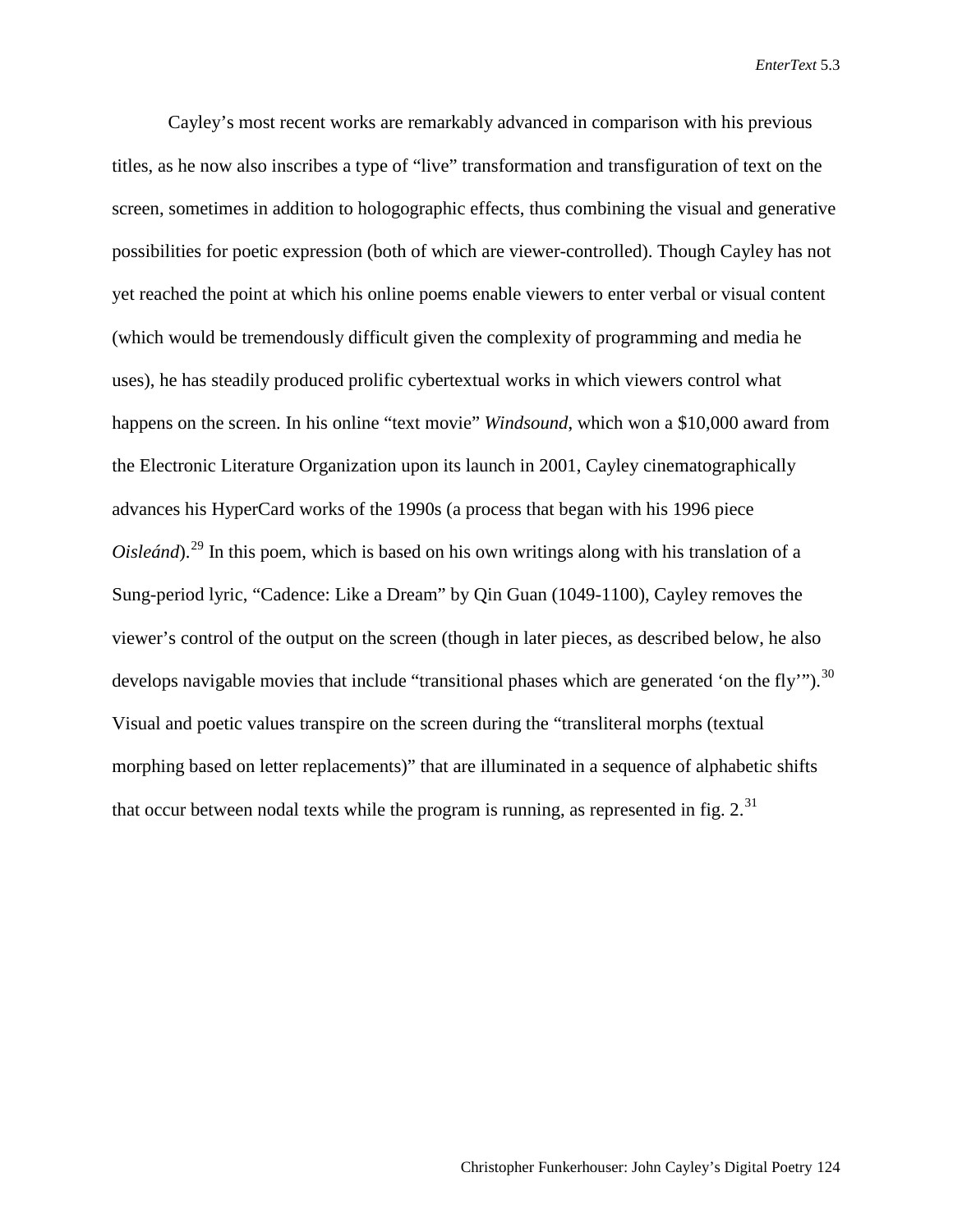```
taut winds about the hostel
    e
  t
                  shut add deep
                                     1 - ett
 ee te
         i've always
    ¢
e
                e thought of it
                                                     ė
   te
       \thetae asmy
                            sound '
                        \ddot{0}\Thetai'd never
t.
                   thought of it
                   like that
                               A5secret
                   though i enjoy it
                    secretly
        but then again
                   you have to be
                   to stay
                    silent
                   to hear it !
```
 **Fig 2. John Cayley. Screenshot from** *Windsound***. 27 March 2005.**

As in his later work, *Overboard*, which is "installed as a dynamic linguistic 'wall-hanging,' an ever-moving 'language painting'," Cayley presents *Windsound* as screens of text that algorithmically unfurl into one another over the course of twenty minutes.<sup>[32](#page-25-30)</sup> These works are to be observed, not interfered with. Intriguingly, when any of the nodal texts begin to reach lucidity, the possibility of clear communication immediately begins to dissolve. The way that the letters of the words are cycled cannot be represented by a static image, and the reader cannot determine where the poem "is" in its synthesis of base texts, so the effect is less noticeable and the narrative is reminiscent of the type of abstraction seen in Cayley's previous works. What is discernible in the example above is that the stray letters or fragments in the margins  $(e.g., "e",$ "tt", etc.), which are the remains of words that were once present, contribute an effect that also complicate a linear narrative. The viewer sees animated text, hears a continuous low-level audio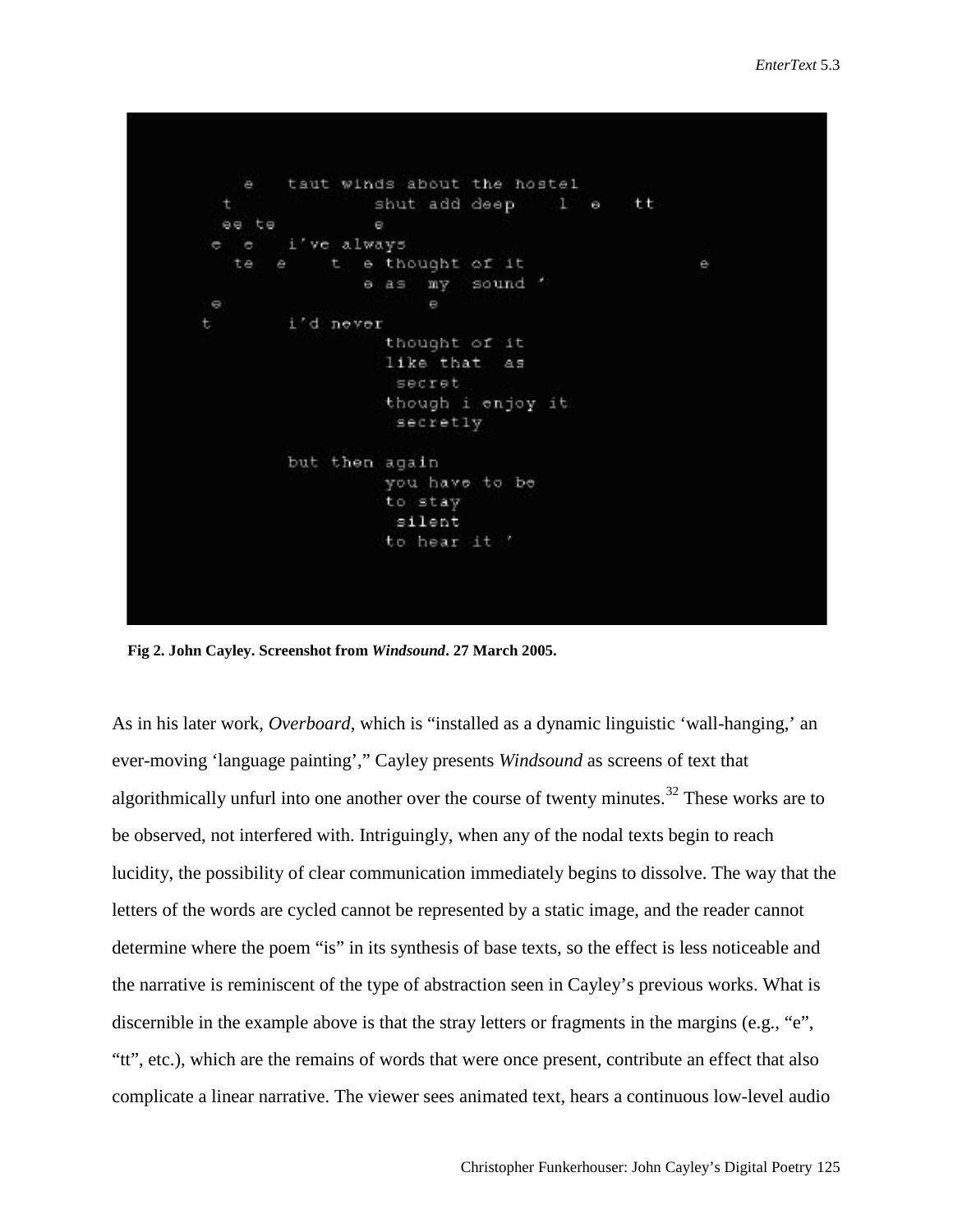track, and also, at various times, hears synthesized speech from one of three voices. As he has in other works, Cayley treats the manufacture of linguistic structures at a granular or atomic level so that literary expression is created (or re-created). In her review of the piece, Heather McHugh writes that *Windsound* "reveals the power of letters, even as it plays with the limits of literal intelligibility. It explores the power of sequences, even as it plays with non-sequitur" and "bespeaks significant emotion" in its manipulation and presentation of language.<sup>[33](#page-25-31)</sup>

Another poem that illustrates the progression of Cayley's work in this vein is the 2003 title *riverIsland* which is "a navigable text movie composed from transliteral morphs with (some) interliteral graphic morphs."<sup>[34](#page-25-32)</sup> As before (e.g., "hologography"), Cayley has had to invent original nomenclature to classify the procedures used in his productions. Toward defining the first of these new concepts (i.e., transliteral morphs), Cayley writes, "If texts are laid out in a regular grid, as a table of letters, one table for the source and one table for the target, to morph transliterally from one text (one table of letters) to another, is to work out, letter-by-letter, how the source letters will become the target ones."[35](#page-25-33) Letters and words in various languages, plotted in the centre of the screen, gradually change one letter at a time. Various patterns emerge in this morphing, giving the in-between iterations of language many different appearances, because the many shifts between texts do not occur sequentially. Built with HyperCard, *riverIsland* unites different movies and soundtracks in two different visual fields, as seen in fig. 3, which the viewer negotiates through Cayley's programmatic application.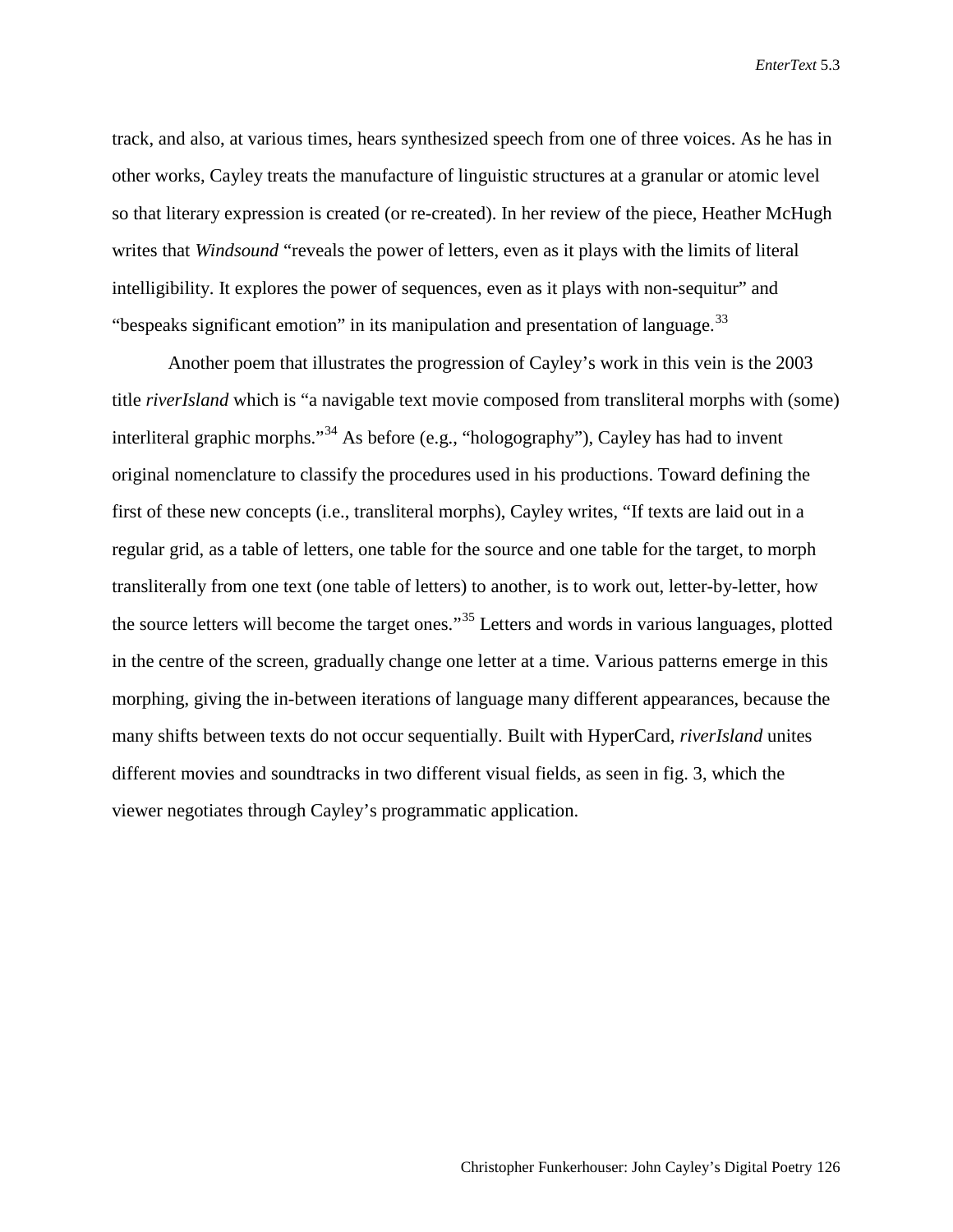

**Fig. 3. John Cayley. Screenshot from** *riverIsland***. 28 March 2005.**

A sequence of sixteen poems is arranged in a "horizontal" loop comprised of Cayley's poetic adaptations of sixteen quatrains by Wang Wei. The sixteen texts in the vertical loop are all based on one of the poems in the same sequence, which is shown at the beginning of *riverIsland*; variations in this second loop include alternative translations of the poem. The work is controlled in two ways: either by two mapped images or by positioning the mouse over compass arrows shown on the screen. To move between texts, "by way of an on-the-fly transliteral morph," the viewer leaves the mouse pointer atop an arrow key.<sup>[36](#page-25-34)</sup> A second method of navigation is achieved by dragging one of the two movies shown on the bottom and on the left of the screen. Textual positioning is achieved by altering the perspective from which one sees the movie (or given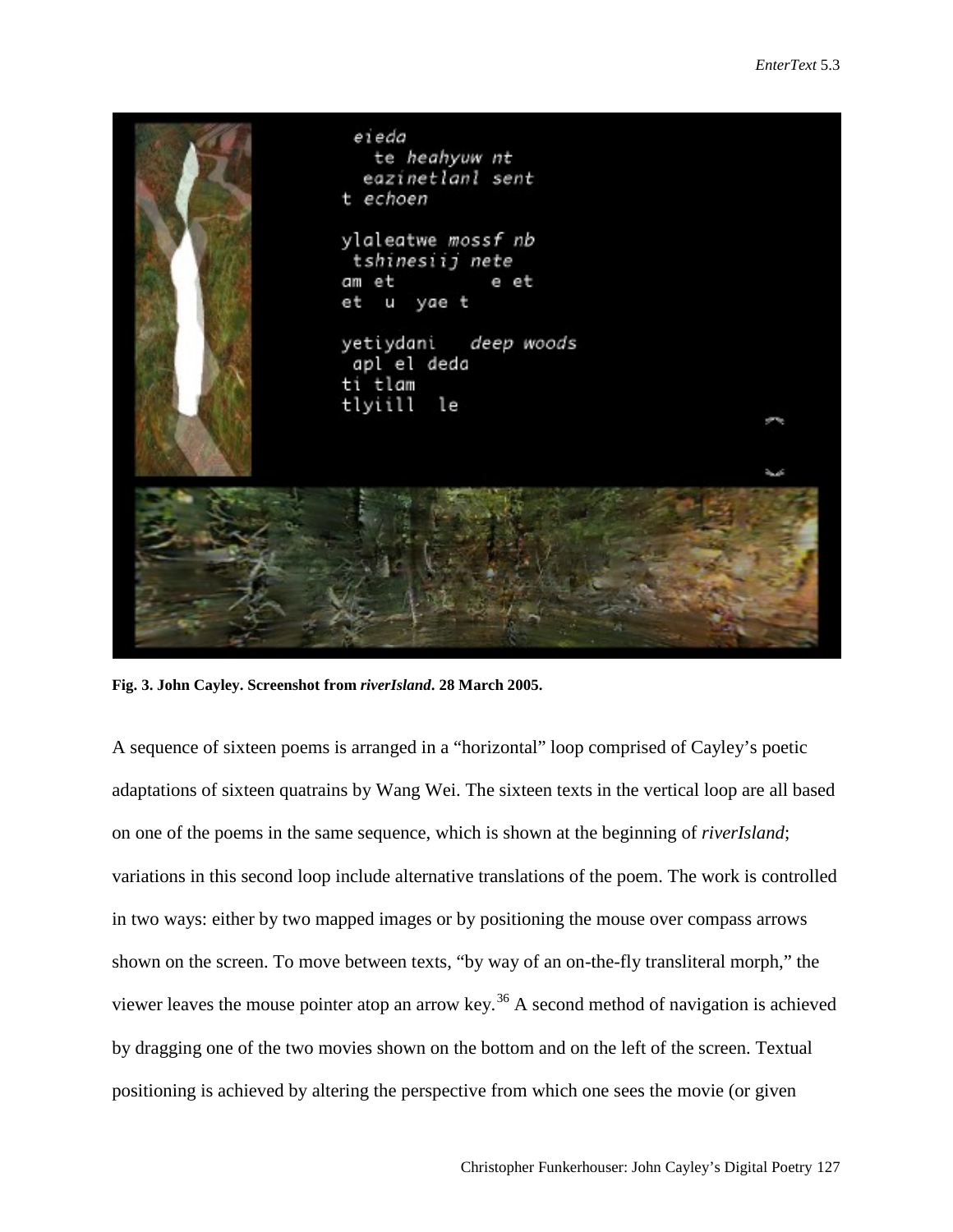image). Changes in the audio, which consist of multiple voices speaking in several languages as well as water sounds, also occur as a result of re-positioning. Once the visual positions are established, the shown text begins to shift, morphing to the corresponding position as specified by the viewer's input. Essentially, the programming enables the viewer to move between randomly selected points in either sequence, and then watch as the corresponding poem evolves out of the poem that preceded it. Another dimension of the poem—which beyond its aesthetic qualities addresses the materiality (or "atomic structure") of language—is presented here as a movie that uses the aforementioned "interliteral graphic morphs" to blend a series of depictions in different alphabetic and other systems of inscription of the character "kong" (or "empty").<sup>[37](#page-25-35)</sup> *riverIsland* is in part a rumination on the possible emptiness of any experience (implying void/nonpresence rather than something vacuous or without content), but also recognizes the potential for words to be empty (through an imposed detachment from one another), and the possibility for language to be regenerated in alternative forms with variant meanings. The overall emptiness embodied in the verbal content of this work coincides harmoniously with the media that project manipulated audio and visual materials; the elements (combined and on their own) are crafted so as to invite contemplation. As seen previously in Pablo Ladislao Györi's 3-D work, the viewer encounters a plotted, interconnected set of materials through which he or she visually navigates, guiding the experience while the computer programme controls the textual angle from which the visual materials are viewed.

Given the persistent regenerative aspects of Cayley and Rosenberg's work, where content is determined from "given" texts, or pools of text, their electronic poetry is not so different from the initial processes in written or even oral poetry. In both digital and non-electronic work, selecting the words and arranging them in a textual field remains primary. The digital poet then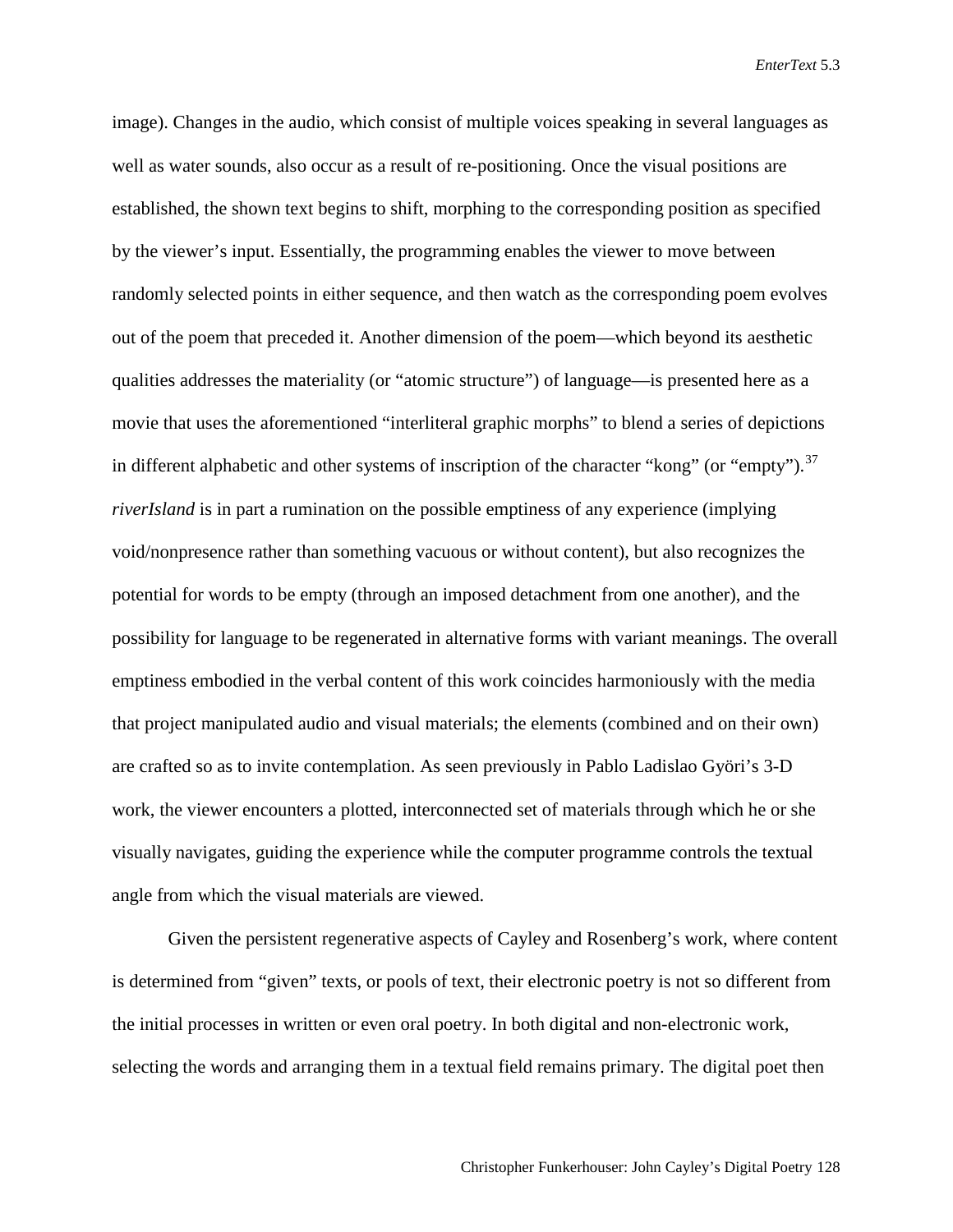has the opportunity to programme the selected and arranged words to achieve new poetic effects. From selection to arrangement to programming, Cayley's work embodies an inherent beauty. He is adept at providing groupings of words—sometimes original work, sometimes translations and adaptations of other writings—which represent themselves in remarkably poetic ways. The text, while sometimes asyntactic, is never nonsense; it is inventive in terms of its expression, a combination of fresh words and phrases appearing in conjunction with recycled text. Technically speaking, the HyperCard stacks of words are set up in an order, which are then subverted by the programmer by making links from an index, and by the collocational or randomizing device that algorithmically establishes the succession of words that appear, based on their alphabetic structure. Multiple texts are spliced together, and the words themselves do not change; the reader's order of reading them does. The hologographic transformation creates marvellous text, recycling the given texts, recycling the words anew with each reading. The linking systems employed in the generative sections of *Indra's Net*, like the interactive areas of Rosenberg's work, are conceptually and practically unique and unconventional in comparison to most other hypermedia works that have been produced. Cayley's works "run" on their own, generating texts for the reader who can interact with the programme but does not choose pathways between words directly in the way that she might choose a pathway through the disparate areas of a wwwsite or a work of hypertext fiction. Cayley's work self-consciously springs from several contemporary poetics movements including Fluxus, Oulipo, experimental "cut-up" and machinegenerated work, and Language Poetry. However, to provide his meta-structures, Cayley has turned to an Eastern cosmology to establish his foundation. He explains this theoretical orientation in the "Introductory and Explanatory" materials in *Golden Lion*: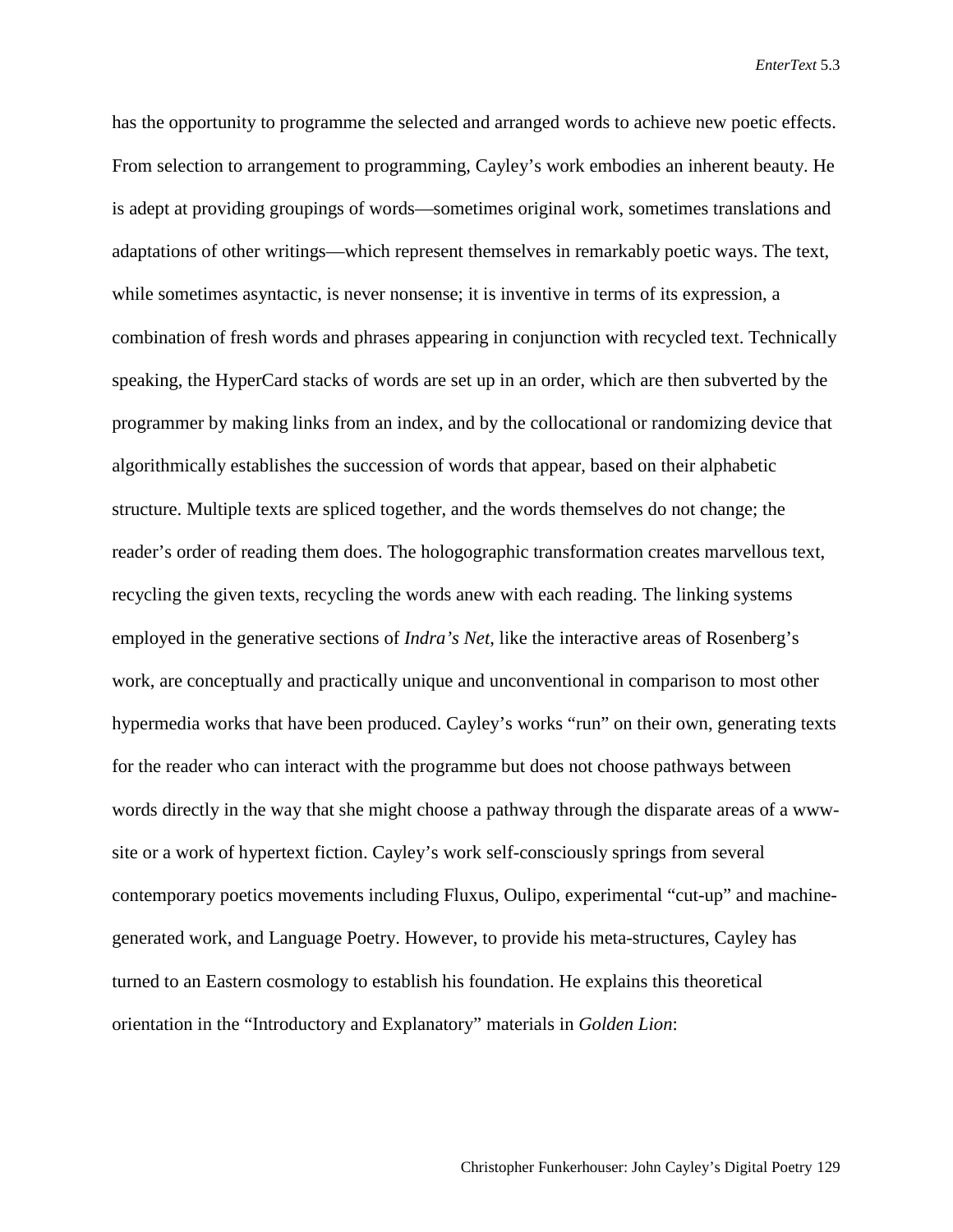Indra's Net is "a network of jewels that not only reflect the images in every other jewel, but also the multiple images in the others." In Hindu mythology, this net hung in Indra's palace and had the power to bring anything into being. In Chinese Buddhist thought, and especially in the teaching of the Huayan school, it was used as a metaphor for universal structure and exemplified the "interpenetration and mutual identification" of underlying substance and specific form.<sup>[38](#page-25-36)</sup>

This approach to conceiving his grouping of works does not suggest that they are

interchangeable, or function in the same manner, but that they complement each other. Cayley's description of the processes involved with creating *Golden Lion*, in the essay "Machine Modulated Poetry by Potential Literary Outlaws" ("MaMoPo:by:PoLiOu"), illustrates the general constructive principles that are used to unify and support his initiative:

Indra's Net pieces employ generative algorithms and semi-aleatory processes and the composition of the algorithm is seen as an integral if normally invisible part of the composition of the piece. One of the unique facilities offered by the computer in this context is the ability to set up a feed-back loop. "Experimental" texts can be generated and the results reviewed quickly and painlessly enough to allow the processes to be modified and improved.<sup>[39](#page-25-37)</sup>

In many of the titles, an alterable element allows viewers to control certain variables by engaging with the text. Thus, Cayley's imposed constraints do not complete the transaction of the poem on their own but rather in conjunction with the input of the reader, which adds further degrees of chance into the textual mix. Not only do the poems reflect the other texts presented by the author (i.e., the Indra's Net model described in the quote above), they are heralded into being by reflecting the reader's movement and selections within them.

Digital poetry is a new genre of literary, visual, and sonic art launched by poets who began to experiment with computers in the late 1950s; its formation as a genre has been an evolving process, employing various methods used before the advent of the personal computer that are becoming refined in today's www environment. Poets endeavour to explore a variety of computerized techniques, from interactive installations to randomized and visual attributes. As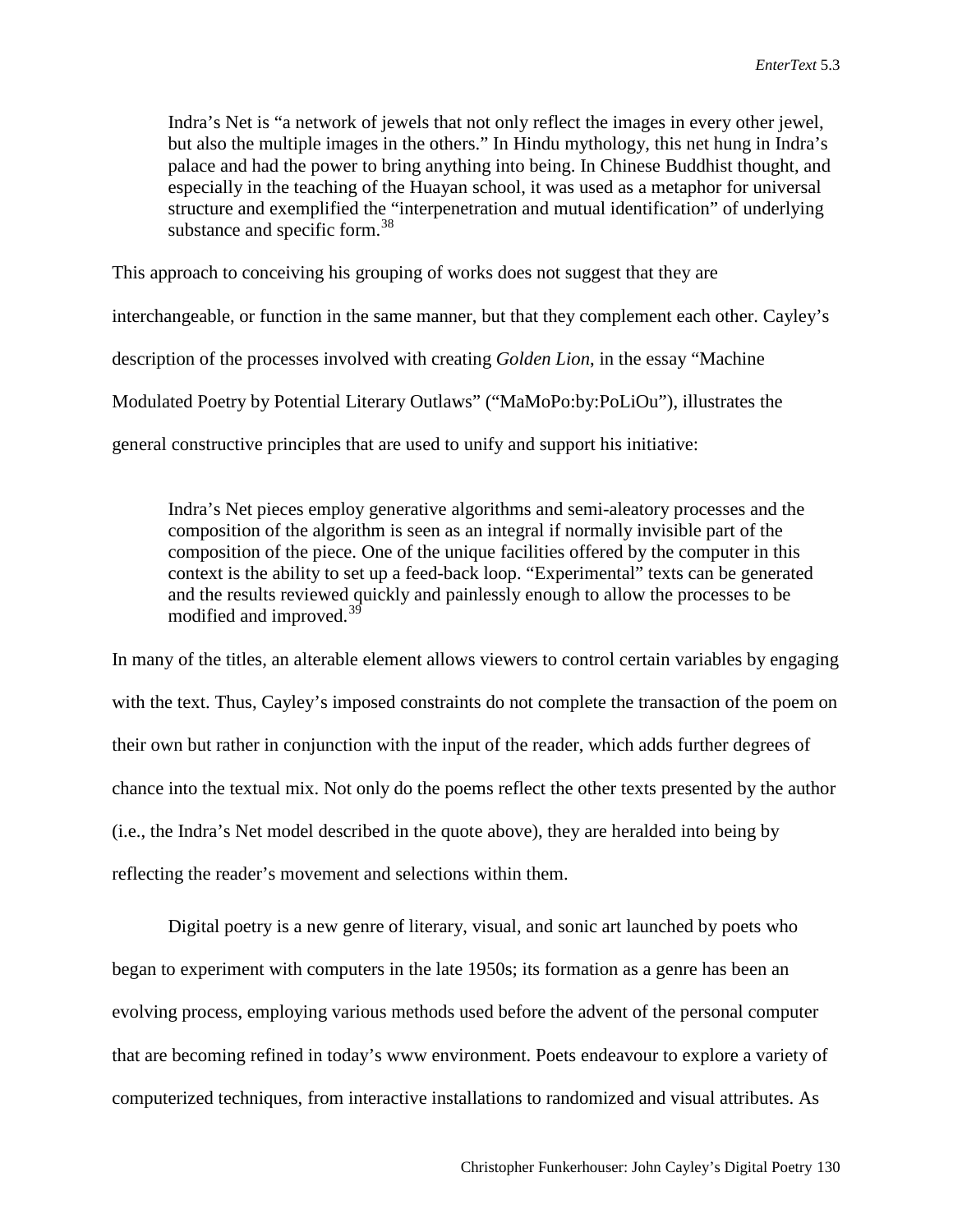examples of digital poetry (defined by the authors of *Aesthetics of Digital Poetry* as "creative, experimental, playful and also critical language art involving programming, multimedia, animation, interactivity, and net communication"), Cayley's works are exemplary models.<sup>[40](#page-25-38)</sup> He shapes his own poetics using Eastern cosmology while also referring to artists who have previously engaged with aleatoric methods, including Cage, Mac Low, William Burroughs, and Brion Gysin. In operational mode, Cayley's poems project kinetic dynamics and portray a strong degree of indeterminability. Transience and intransigence alternate through his projects; texts steadily perpetuate themselves after being activated by the reader, who, by engaging the programmes, reorganizes multiple fixed texts into a series of fleeting formations. The output, if transitory, is not superficial: output texts are sophisticated, if imperfect, and command careful perusal as Cayley sets up a series of operations that make links fluid, almost transparent.

#### **Works Cited**

Friedrich W. Block, Christiane Heibach, and Karin Wenz, eds., *Poesis: The Aesthetics of Digital Poetry* (Germany: Hatje Cantz Verlag, 2004).

John Cayley, *Indra's Net* (or *Hologography*), (http://www.shadoof.net/in/), 14 February 2004.

— "HYPERTEXT/CYBERTEXT/POETEXT" (http://www.shadoof.net/in/), Sep. 1996.

— *Book Unbound*, diskette (London: Wellsweep Press, 1995).

— An Essay on The Golden Lion: Han-Shan in Indra's Net, *Indra's Net IV*, diskette (London: Wellsweep Press, 1994).

- *The Speaking Clock*, diskette (London: Wellsweep Press, 1995).
- Email to Christopher Funkhouser, June 1996.
- *Windsound* (http://www.shadoof.net/in/windsound.html), 27 March 2005.
- *riverIsland* (http://www.shadoof.net/in/riverisland.html), 28 March 2005

— "Literal Art: Neither Lines nor Pixels but Letters" in Noah Wardrip-Fruin and Pat Harrigan, eds., *First Person: New Media as Story, Performance, and Game* (Cambridge: MIT Press, 2004), 208-17.

Hugh Kenner and Joseph O'Rourke, "A TRAVESTY Generator for Micros" (*Byte,* 1984).

Fred Truck, An Interview with Judy Malloy (http://www.well.com/~couey/interactive/fred/fred.html), 22 July 2004.

#### <span id="page-24-0"></span>**NOTES**

 $\overline{a}$ 

<sup>&</sup>lt;sup>1</sup> See http://www.shadoof.net/in/inhome.<br><sup>2</sup> Since Macintosh computers no longer use diskette drives, this is the only sensible way to circulate these works. In order to explore the stacks of files, the viewer would need to have HyperCard software or a (downloadable)

HyperCard emulator programme. <sup>3</sup> *Moods & Conjunctions*, n. p.